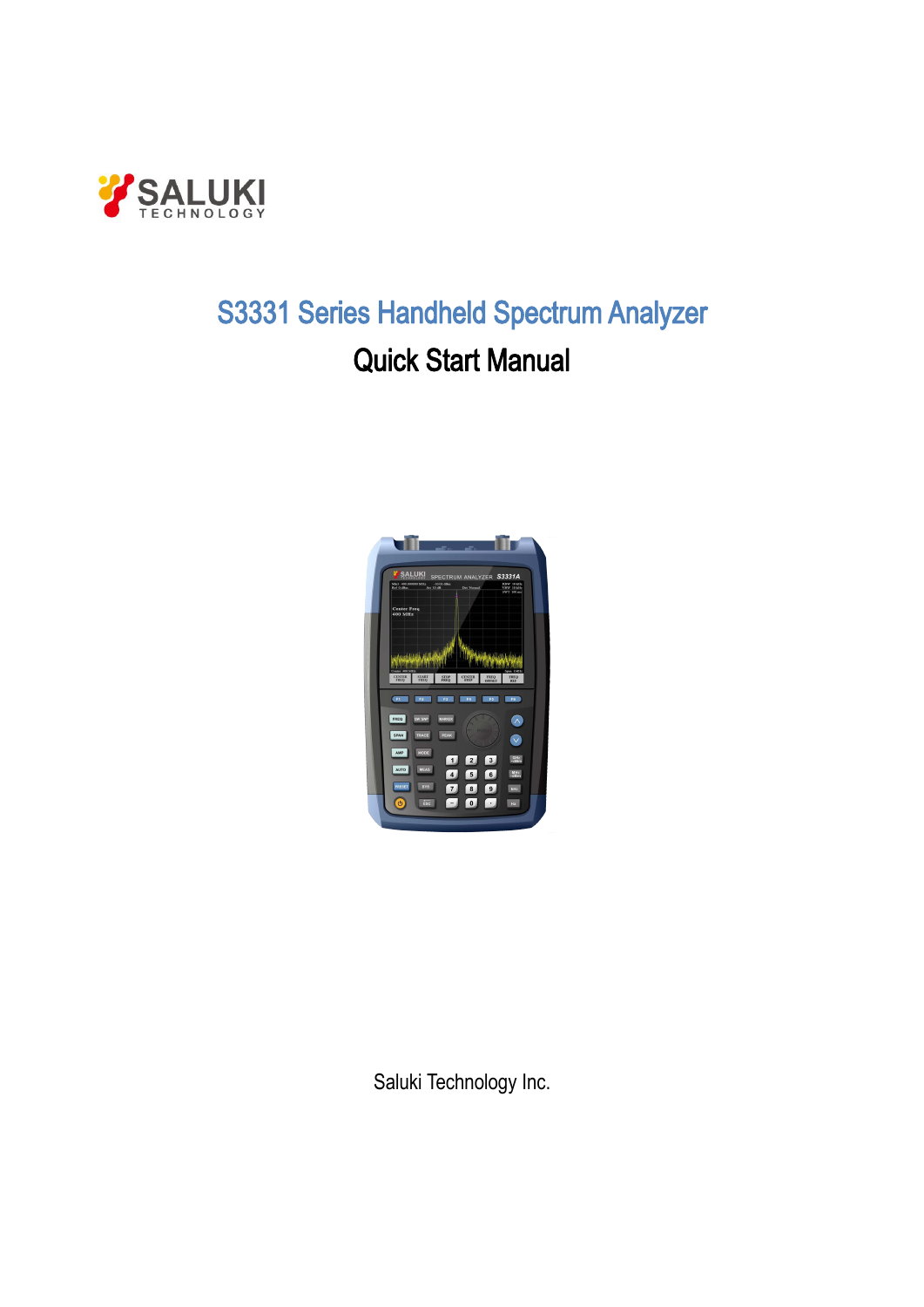

# The manual applies to the following models:

- S3331A handheld spectrum analyzer (9kHz-3.6GHz).
- S3331B handheld spectrum analyzer (9kHz-7.5GHz).

| <b>SALUKI</b>                                    |                      |                                                                 | Tel: 886.2.2175 2930 Email: sales@salukitec.com<br>www.salukitec.com |
|--------------------------------------------------|----------------------|-----------------------------------------------------------------|----------------------------------------------------------------------|
| The manual applies to the following models:      |                      |                                                                 |                                                                      |
| S3331A handheld spectrum analyzer (9kHz-3.6GHz). |                      |                                                                 |                                                                      |
| S3331B handheld spectrum analyzer (9kHz-7.5GHz). |                      |                                                                 |                                                                      |
|                                                  |                      |                                                                 |                                                                      |
|                                                  |                      | <b>Standard Accessories of S3331 handheld spectrum analyzer</b> |                                                                      |
| Item                                             |                      | Name                                                            | Qty                                                                  |
| 1                                                | Main Machine         |                                                                 | 1 Set                                                                |
| $\overline{2}$                                   | <b>AC/DC Adaptor</b> |                                                                 | 1 pcs                                                                |
| $\overline{7}$                                   | CD                   |                                                                 | 1 pcs                                                                |
| Options of the S3331 handheld spectrum analyzer: |                      |                                                                 |                                                                      |
| <b>Option Number</b>                             |                      |                                                                 | Item                                                                 |

|                      | Main Machine                                     |                                 | 1 Set |  |  |
|----------------------|--------------------------------------------------|---------------------------------|-------|--|--|
| $\overline{2}$       | <b>AC/DC Adaptor</b>                             |                                 | 1 pcs |  |  |
| 7                    | CD                                               |                                 | 1 pcs |  |  |
|                      | Options of the S3331 handheld spectrum analyzer: |                                 |       |  |  |
| <b>Option Number</b> |                                                  | Item                            |       |  |  |
| S3331-01             |                                                  | 100kHz - 1.5GHz tracking source |       |  |  |
| S3331-02             |                                                  | 100kHz - 3.2GHz tracking source |       |  |  |
| S3331-03             |                                                  | PC control software             |       |  |  |
| S3331-04             |                                                  | Soft pack bag                   |       |  |  |
|                      |                                                  |                                 |       |  |  |
|                      |                                                  |                                 |       |  |  |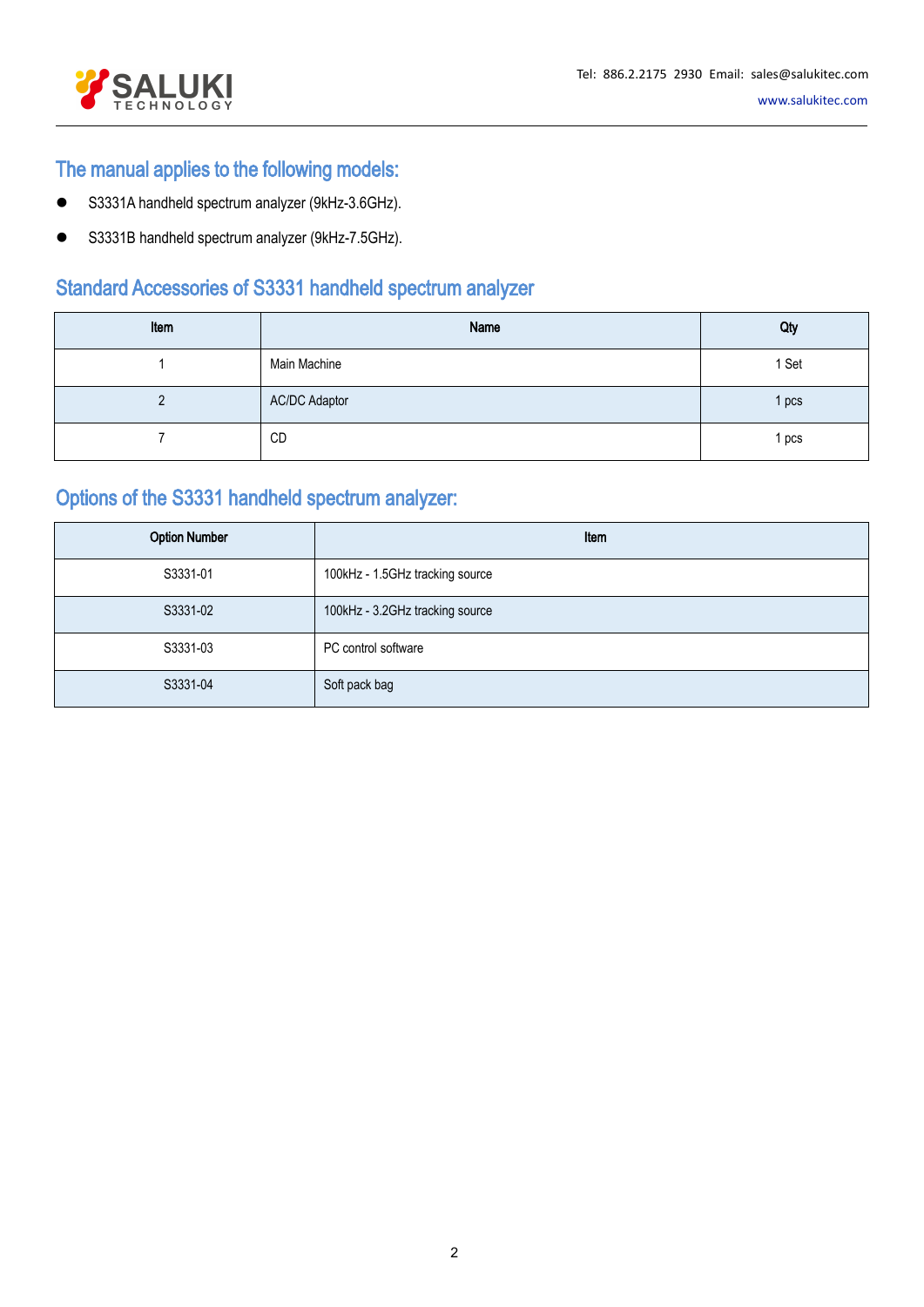

# Preface

Thanks for choosing S3331 handheld spectrum analyzer produced by Saluki Technology Inc. Please read this quick starter manual carefully for your convenience.

# Manual No.

S3331-03-01

# Version

Rev01 2016.09 Saluki Technology

# Manual Authorization

The information contained in this Manual is subject to change without notice. The power to interpret the contents of and terms used in this Manual rests with Saluki.

Saluki Tech owns the copyright of this Manual which should not be modified or tampered by any organization or individual, or reproduced or transmitted for the purpose of making profit without its prior permission, otherwise Saluki will reserve the right to investigate and affix legal liability of infringement.

# Product Quality Assurance

The warranty period of the product is 36 months from the date of delivery.

# Product Quality Certificate

The product meets the indicator requirements of the manual at the time of delivery. Calibration and measurement are completed by the measuring organization with qualifications specified by the state, and relevant data are provided for reference.

# Quality/Environment Management

Research, development, manufacturing and testing of the product comply with the requirements of the quality and environmental management system.

# **Precautions**

# **Warning**

"Warning" indicates danger. It reminds the user to pay attention to a certain operation process, operation method or similar situations. Noncompliance with the rules or improper operation may result in personal injuries. You must fully understand the warning and all the conditions in it shall be met before the next step

# **Attention**

"Attention" indicates important prompts and no danger. It reminds the user to pay attention to a certain operation process, operation method or similar situations. Noncompliance with the rules or improper operation may result in damage to the instrument or loss of important data. You must fully understand the caution and all the conditions in it shall be met before the next step.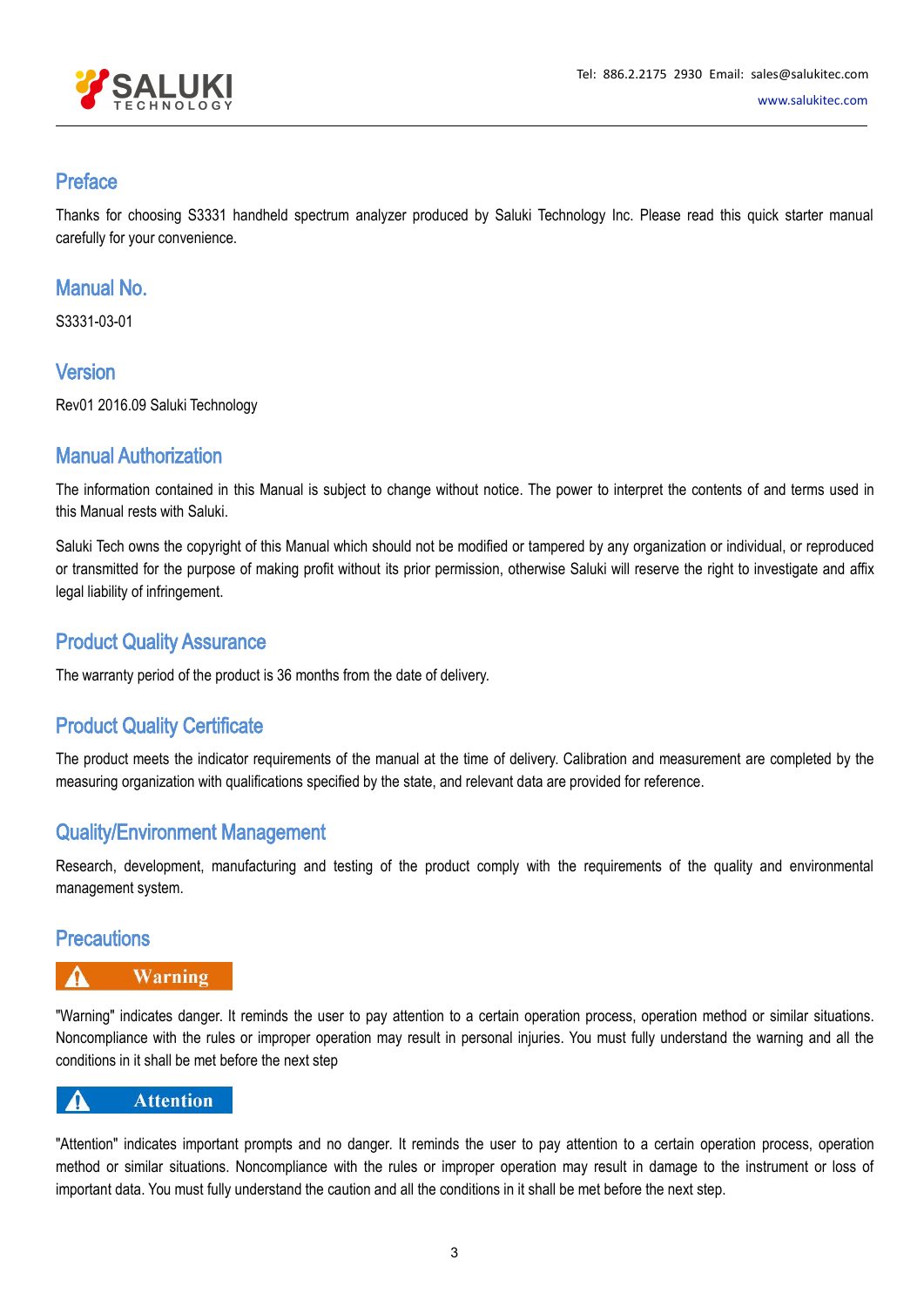

# **Contacts**

| Service Tel: | 886.2.2175 2930                                    |
|--------------|----------------------------------------------------|
| Website:     | www.salukitec.com                                  |
| Email:       | info@salukitec.com                                 |
| Address:     | No. 367 Fuxing N Road, Taipei 105, Taiwan (R.O.C.) |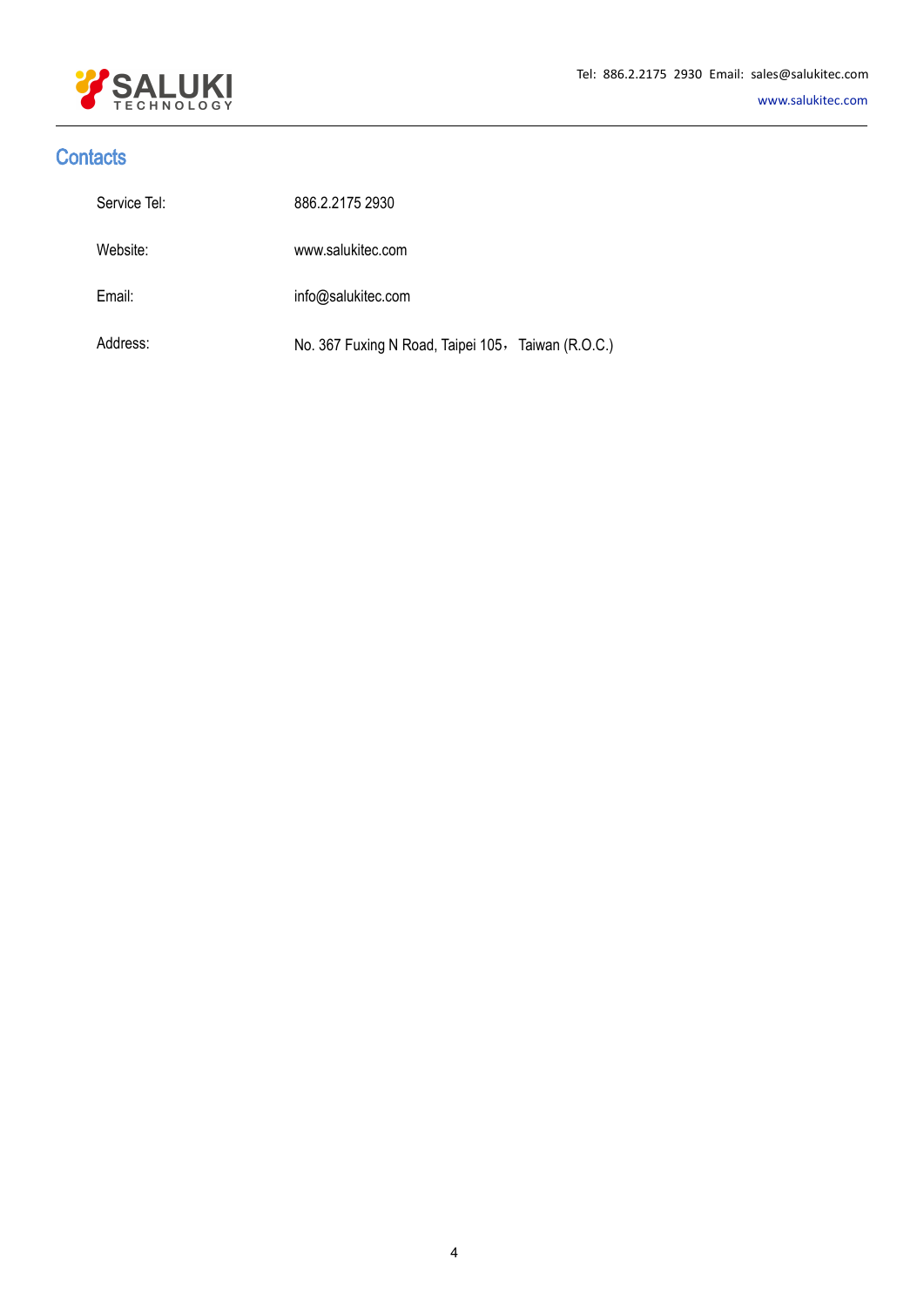

# Content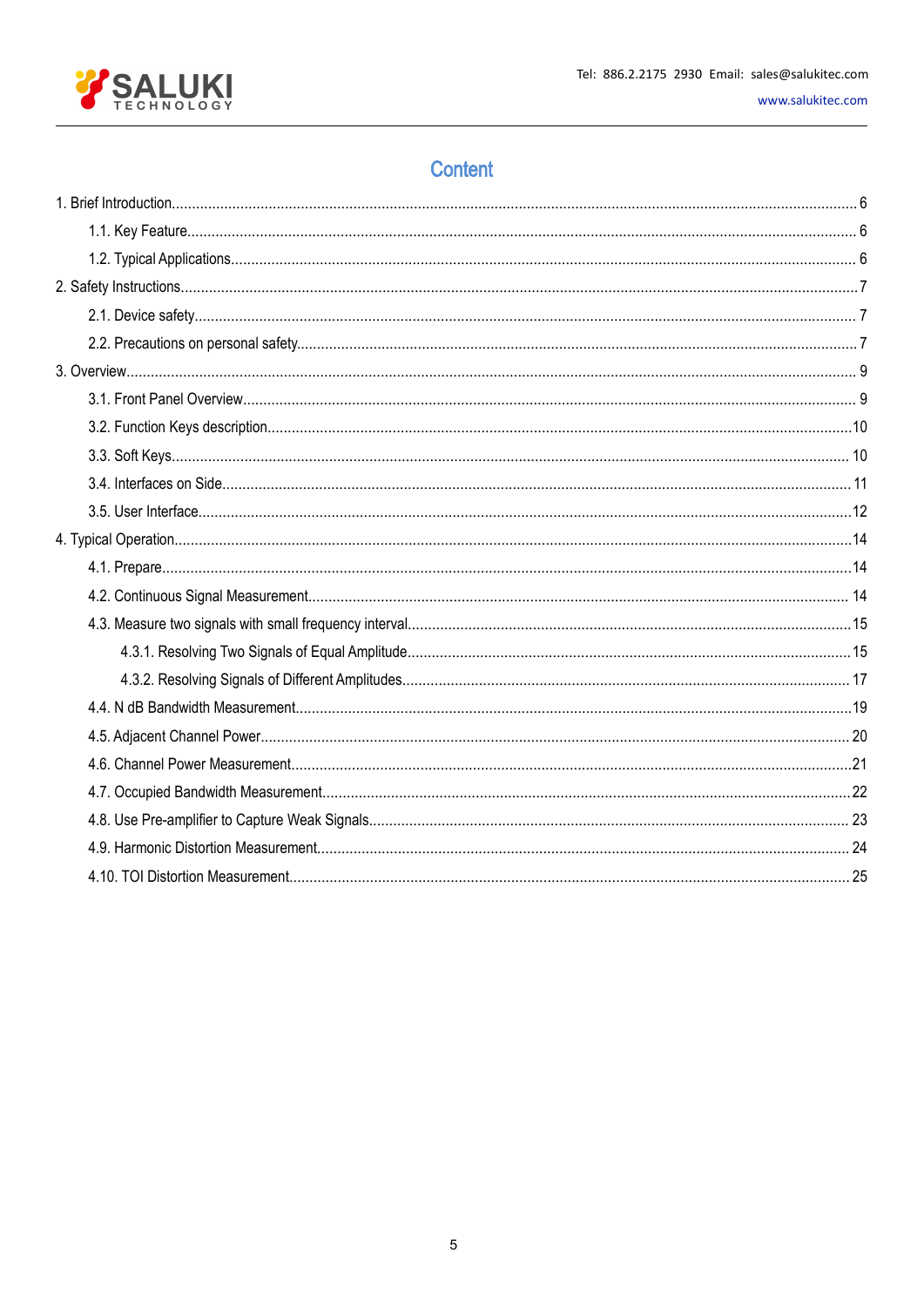

# <span id="page-5-1"></span><span id="page-5-0"></span>1. Brief Introduction

S3331 handheld spectrum analyzer is designed for field use. It has a low weight, compact structure and a good performance. S3331 can be operated in field for 4 hours with battery power supply. It also provides telecommunication ports such as USB and LAN for remote data collection and remote control

# 1. 1. Key Feature

- Frequency range from 9kHz 7.5GHz
- Sensitive, best DANL <-160dBm
- Low weight, small size, large bright screen, suitable for field use
- Standard LAN and USB interface, support SCPI
- Standard AM,FM demodulation functions. Optional tracking source function

# 1.2.Typical Applications

- Spectrum Monitor
- [Signal](https://cn.bing.com/dict/clientsearch?mkt=zh-CN&setLang=zh&form=BDVEHC&ClientVer=BDDTV3.5.1.4320&q=%E4%BF%A1%E5%8F%B7%E5%B9%B2%E6%89%B0) [interference](https://cn.bing.com/dict/clientsearch?mkt=zh-CN&setLang=zh&form=BDVEHC&ClientVer=BDDTV3.5.1.4320&q=%E4%BF%A1%E5%8F%B7%E5%B9%B2%E6%89%B0) diagnose
- RF equipment on-site installation, test, maintenance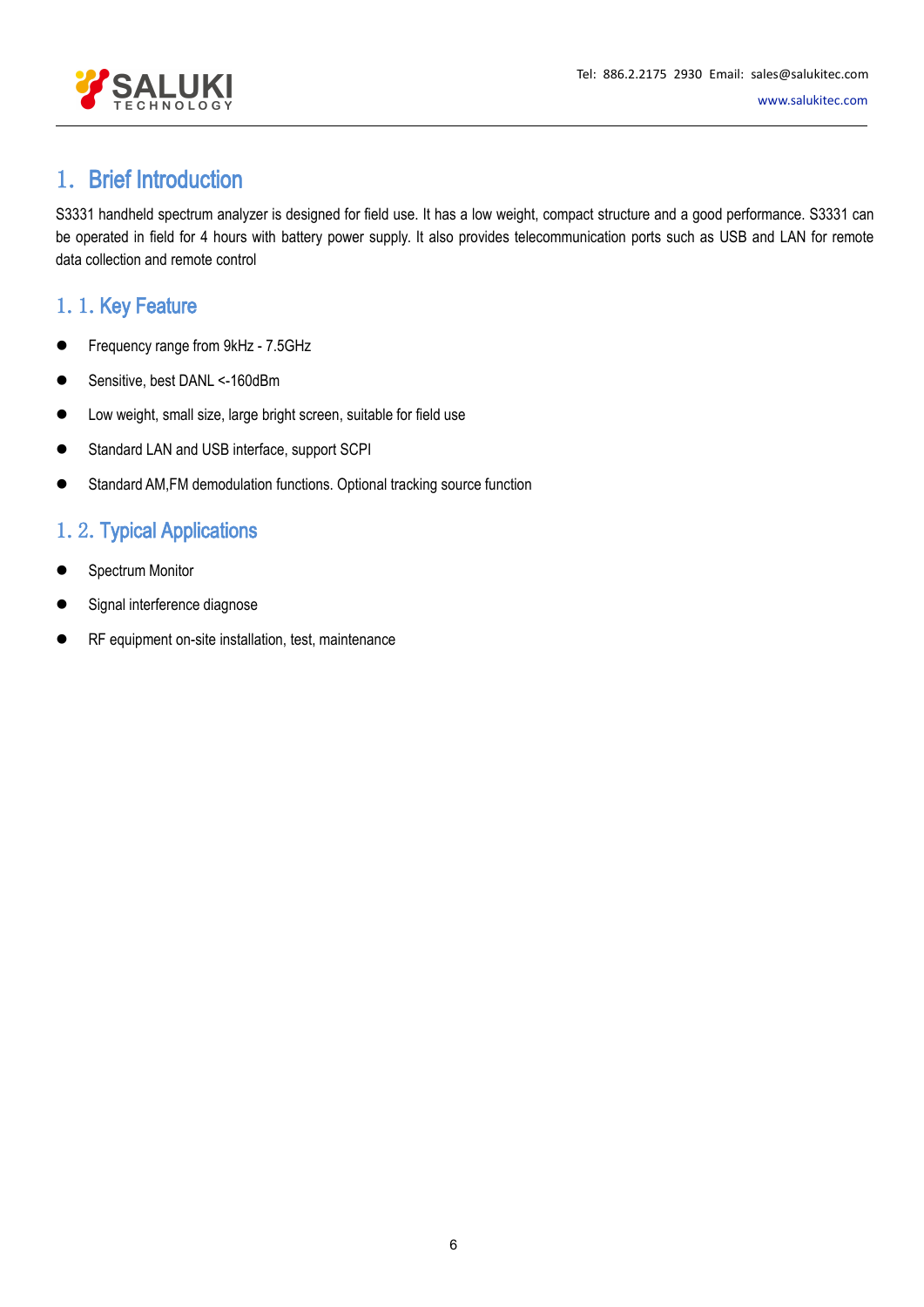

# <span id="page-6-1"></span><span id="page-6-0"></span>2. Safety Instructions

### Please read safety instruction carefully and Strictly follow!

We will spare no efforts to ensure that production process comply with latest safety standards so as to safeguard the safety of our users. The design and tests of our products and accessory equipment comply with relevant safety standards. We have established quality assurance system so that we can better supervise product quality and ensure that all products accord with standards in the system. To maintain the sound state of equipment and ensure safe operation, please comply with the following instruction. Contact us if you have any questions.

It is also your responsibility to use this product in correct manner. Suitable for industrial, laboratory and field uses, this equipment, however, must be used in correct manner so as to prevent personal injuries and property damages. For problems caused by misuses, liabilities rest on users. By properuse, it means that users should use this product according to prescriptions in the product document and in the required conditions. As sufficient expertise is required, only professional technicians and people that have been strictly trained and have mastered necessary skills are qualified to use this product. Please keep safety manual and product document in a proper manner, and deliver them to the end user. To forestall personal injuries and property loss, please abide by these safety instructions. Prior to using this product, please read carefully and comply with these instructions accordingly.

# 2.1.Device safety

- a) Use designated packing container in shipping and avoid falling or violent collisions in moving, which may cause damages to the device.
- b) Use AC-DC adapter shipped with the device to supply power/charge to the product. Using other power adapters may cause damages to internal hardware.
- c) Ensure that power supply is well connected to the ground to prevent damages to the device caused by poor connection or false connection.
- d) Injection of DC signal into input end is prohibited. Signal power needs to be lowerthan 0.5W. If not, damage to the device may occur.
- e) If device uses external or internal batteries, replace these batteries with the same or equivalent type of batteries. When using other types of batteries, blast may occur.
- f) Both insertions of objects into the gap of the device housing and dumping of liquids over device housing or into device are prohibited, which may cause short circuit, electric shock, fire or personal injuries.
- g) Notches or gaps in the device, designed to help internal ventilation and whereby prevent overheat, must not be covered. The device must not be put on couch, wrapped with carpet, or placed in airtight housing unless ventilation is good
- h) This device must not be placed on radiator, dish heater and other heating devices. Ambient temperature must not surpass the maximal temperature prescribed in this manual
- i) Attention: Once this device is on fire, it may release toxic gases or liquids.

# 2.2.Precautions on personal safety.

- a) When moving the device, use proper tools and move the device softly so as to avoid personal injuries caused by the falling of the device.
- b) Device should be proper grounded so as to prevent personal injuries caused by poor or false grounding
- c) When cleaning the device, please unplug the device to avoid electric shock. Use dry or moist soft cloth to clean the device. Do not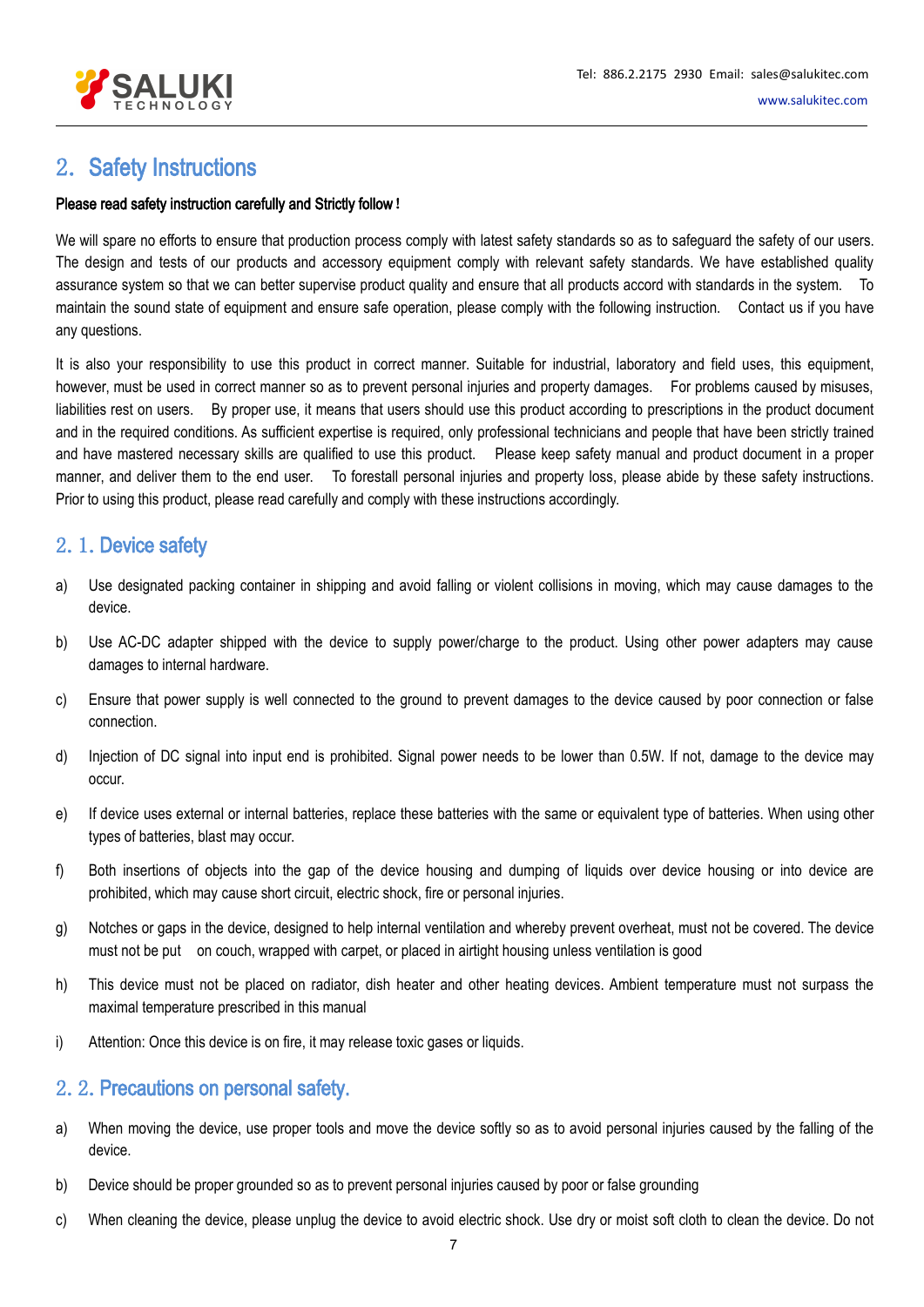



clean the internal of the device.

- d) Before using this device, personnel need to be trained. When using the device, concentration is required. Operation by unqualified people may cause personal injuries and property losses.
- e) Use of this device when power line is broken is prohibited. Regular check on power line is necessary. Proper measures should be taken to keep power line in good state and prevent stumble and electric shock.
- f) Field use of the device when there is lightning is prohibited, which may cause personal injuries and property loss.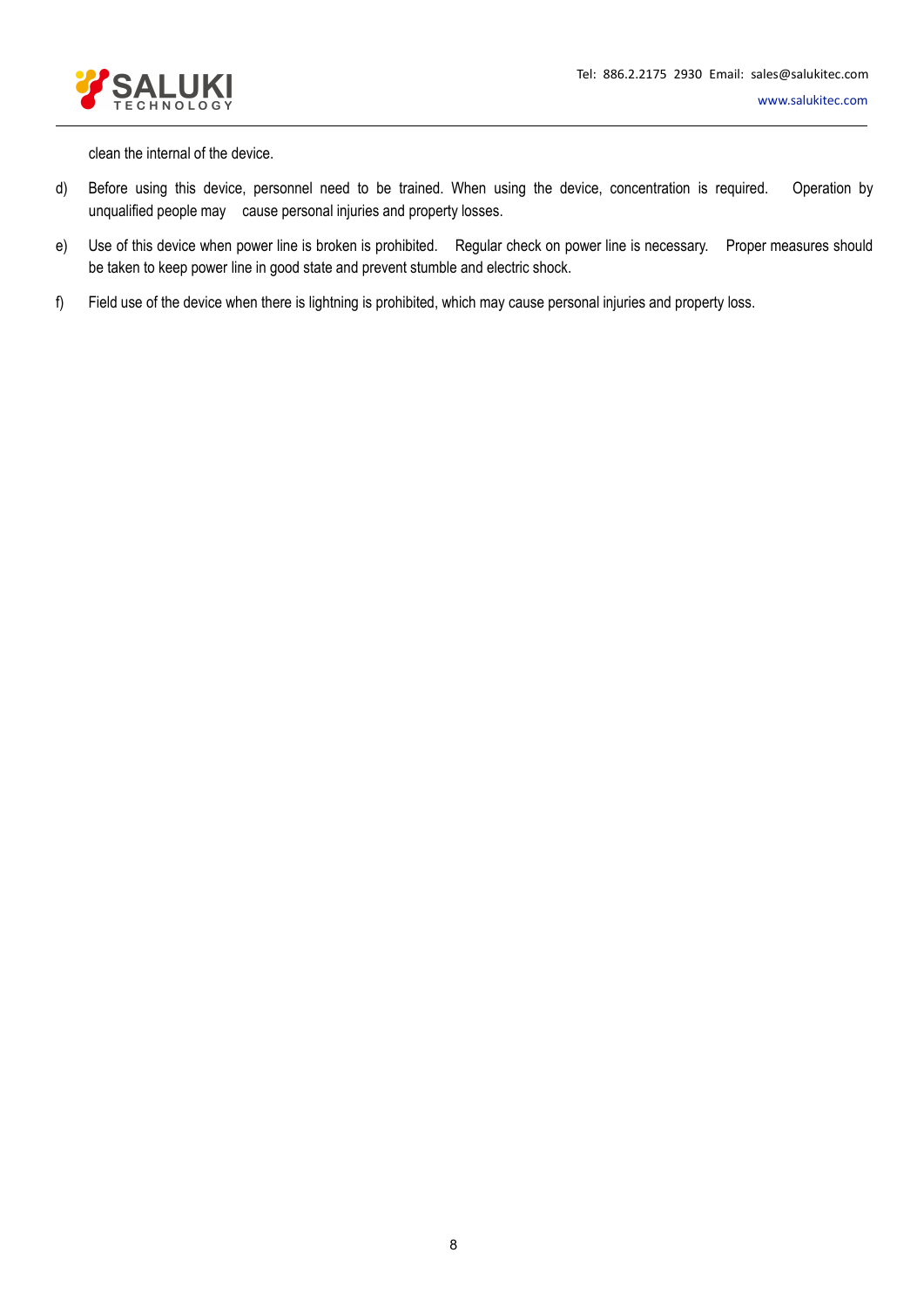

# <span id="page-8-1"></span><span id="page-8-0"></span>3. Overview

This chapter will help the user get to know S3331 quickly. This chapter includes introductions of:

- Front Panel
- Interface on side
- $\bullet$  UI and the set of  $\bullet$

# 3.1. Front Panel Overview

This Section will give a detailed introduction to the front panel of S3331. You can get generally familiar with the basic application of the panel keyboard of the instrument by reading it. The front panel of S3331 handheld spectrum analyzer is as shown below:



Figure 3-1 Front Panel of S3331 handheld spectrum analyzer

The front panel of S3331 handheld spectrum analyzer is composed of various parts, including ON/OFF key, reset key, function key area, number pad (character key) area and LED indicator.

| No.           | Description          | No.           | Description                   |
|---------------|----------------------|---------------|-------------------------------|
| F             | LCD screen           | T             | Up/Down Arrow Key             |
| $\circled{2}$ | Soft Keys            | $\circledS$   | Number Key Zone               |
| $\circledS$   | <b>Function Keys</b> | $\circled{9}$ | <b>Tracking Source Output</b> |
| $\circled{4}$ | Preset Key           | $\circledR$   | <b>LAN Port</b>               |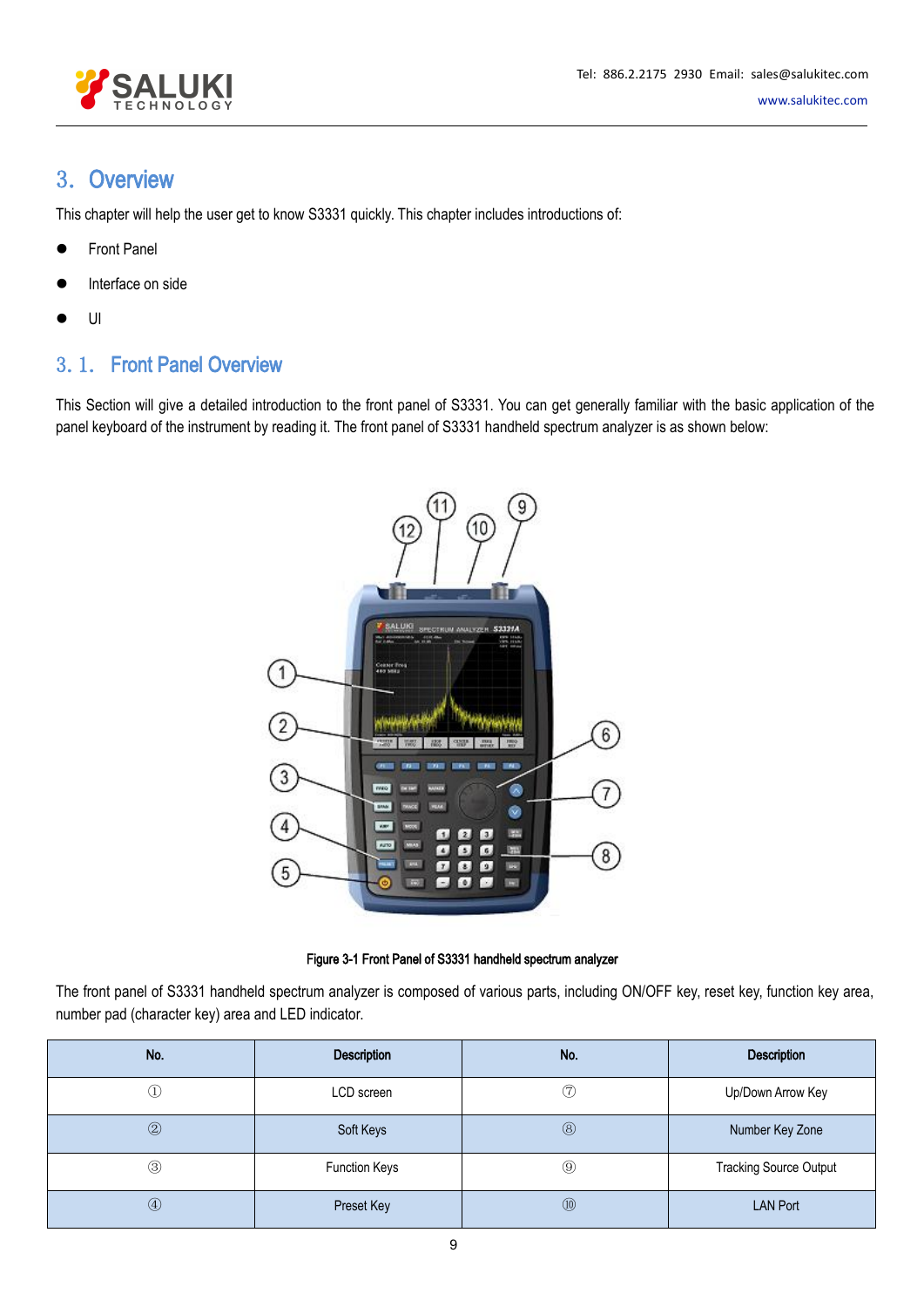

<span id="page-9-0"></span>

| No.            | Description  | No.                                  | Description     |
|----------------|--------------|--------------------------------------|-----------------|
| $\circledS$    | Power Switch | $^{\circledR}$                       | <b>USB Port</b> |
| $\circledcirc$ | Knob         | $^{\textcircled{\footnotesize{12}}}$ | RF input        |

# 3.2.Function Keys description

|             | Frequency settings.<br>Include Start Frequency, Stop frequency, center frequency                                |
|-------------|-----------------------------------------------------------------------------------------------------------------|
| <b>SPAN</b> | Frequency span setting                                                                                          |
|             | Amplitude Settings.<br>Include Reference level, antenuator, pre-amplifier, scale settings.                      |
| BW SWI      | Bandwidth/Sweep settings.<br>Include RBW, VBW, average, sweep time settings.                                    |
| TRACE       | Trace settings:<br>Include detector, max hold, min hold settings                                                |
|             | Auto measurement                                                                                                |
| MODE        | Mode settings<br>Include tracking source settings, demodulation settings, trigger, pass-fail functions          |
| MEAS        | Measurement mode selection:<br>Include Spectrum, adjacent channel power, occupied bandwidth, Channel Power etc. |
|             | System settings                                                                                                 |
| MARKER      | Marker functions                                                                                                |
| PEAR        | Peak search functions                                                                                           |

# 3.3.Soft Keys

When press a function key, a soft key menu will appear on the bottom of the screen. User can use a row of physical key (F1 - F6) to select the soft key show on screen. Please see the figure below.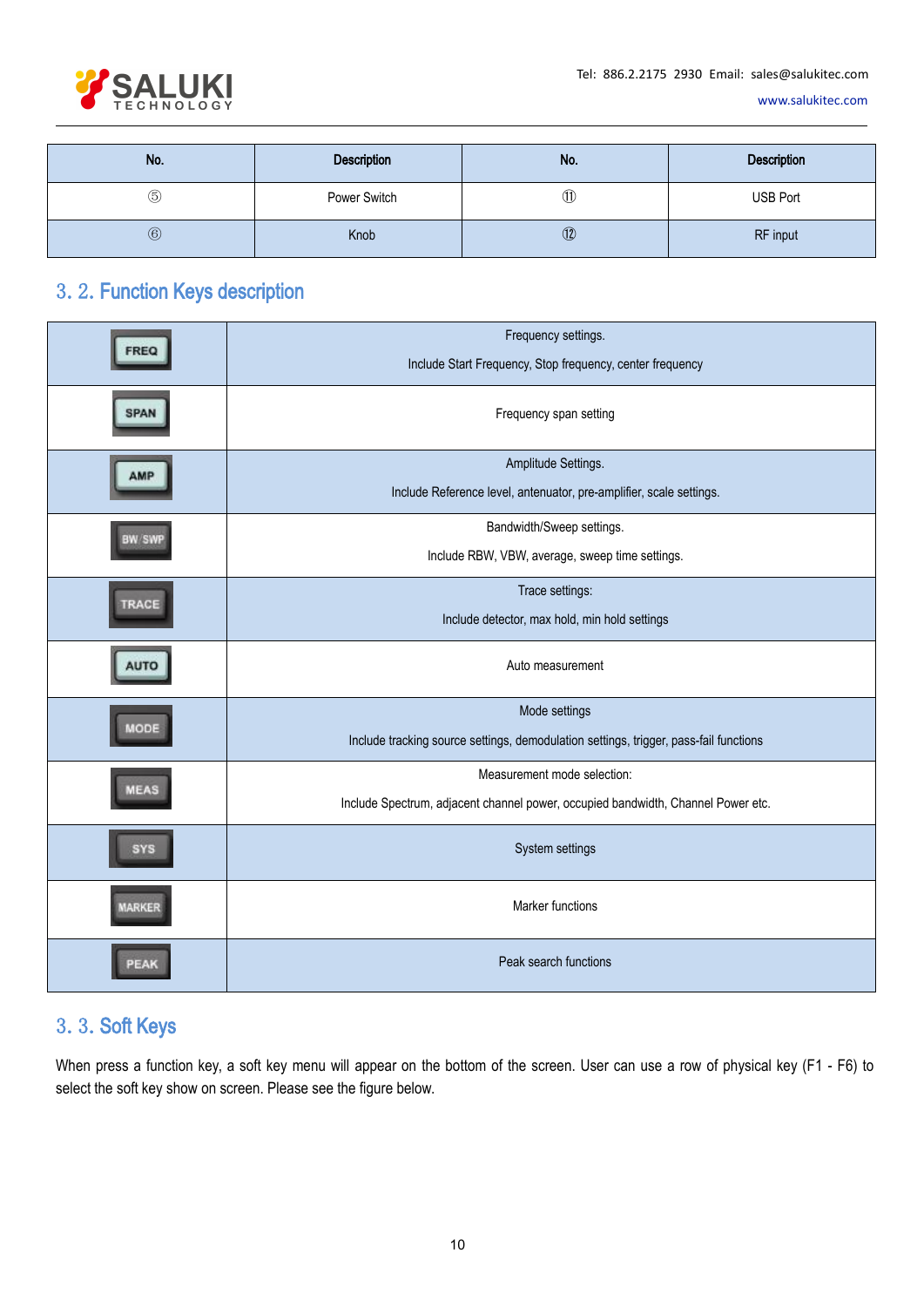



<span id="page-10-0"></span>

| $\sim$ $\sim$ 10<br>SALURI SPECTRUY AVALIZER S2221A<br>Mill and Monday from the about<br><b>STAR MORE</b><br>Actions at this<br><b>STA Tomas</b><br><b>SWELLING</b>                                                                           |                                                                |                                                          |
|-----------------------------------------------------------------------------------------------------------------------------------------------------------------------------------------------------------------------------------------------|----------------------------------------------------------------|----------------------------------------------------------|
| Cewer Freq.<br>400 MHz                                                                                                                                                                                                                        | Center 400 MHz<br><b>CENTER</b><br><b>START</b><br><b>STOP</b> | Span 1MHz<br><b>CENTER</b><br><b>FREQ</b><br><b>FREQ</b> |
| $\frac{1}{2}$<br><b>1922</b><br><b>WW</b><br><b>SILE</b><br>205<br><b>MAG</b><br><b>MAG</b><br>-944.95<br><b>BIGGS</b><br><b>CALL IT</b><br><b>Sin3</b><br>$11 -$<br>w<br>194.9<br><b>DOM:</b><br>m<br>×                                      | F <sub>2</sub><br>F <sub>3</sub><br>F <sub>1</sub>             | F4<br>F5<br>F6.                                          |
| ga.<br>La J<br>$-3.1$<br>$\mathbf{z}$<br>M.T.<br>œ<br><b>PR</b><br>$6$ $5$<br>$\left[ \begin{array}{c} 6 \end{array} \right]$<br>muu<br><b>STATE</b><br>$\mathbf{r}$<br>ľв.<br>is l<br>Stay.<br>$\sim$<br>Sky.<br>5.12<br><b>BREE</b><br>Cor. |                                                                |                                                          |
| <b>BARKANIA</b><br><b>REAL PROPERTY</b><br>ur<br><b>COR</b>                                                                                                                                                                                   | FREQ<br><b>FREO</b><br><b>FREQ</b><br>$\Box$                   | <b>STEP</b><br><b>OFFSET</b><br><b>REF</b>               |

Figure 3-2 Soft Keys on S3331

# 3.4.Interfaces on Side



### Figure 3-3 Side View of S3331 Handheld SpectrumAnalyzer

| No.      | <b>Description</b>           | No.               | <b>Description</b>      |
|----------|------------------------------|-------------------|-------------------------|
|          | External Trigger Input (BNC) | $\left( 4\right)$ | Ear phone interface     |
| $\rm(2)$ | Reference Clock I/O (BNC)    | $_{\circledS}$    | Power adapter interface |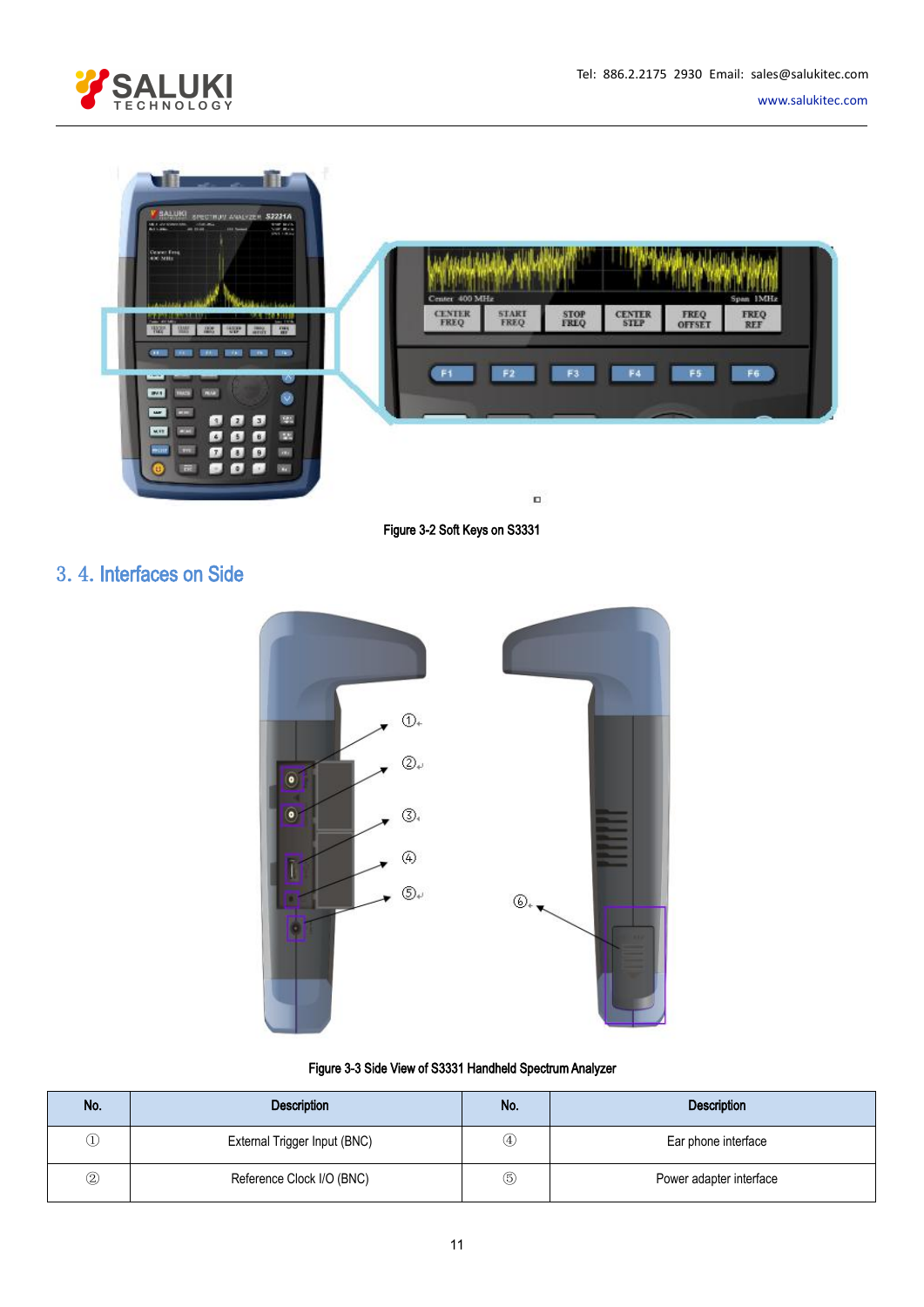

<span id="page-11-0"></span>

| No.         | Description     | No.           | <b>Description</b> |
|-------------|-----------------|---------------|--------------------|
| $\circledS$ | <b>USB Port</b> | $^\copyright$ | Battery hatch      |

# 3.5.User Interface



Figure 3-4 User Interface of S3331 Handheld spectrum analyzer

| NO.                             | Name                 |
|---------------------------------|----------------------|
| $\odot$                         | Trace Display Format |
| $^{\copyright}$                 | Detector Type        |
| $\circledS$                     | Attenuator           |
| $\textcircled{\scriptsize 4}$   | <b>RBW</b>           |
| $\circledS$                     | VBW                  |
| $^\copyright$                   | Trace                |
| $\circledT$                     | Sweep time           |
| $\circledS$                     | Span                 |
| $\circledS$                     | Center Frequency     |
| $\textcircled{\scriptsize{10}}$ | Scale                |
| $^\circledR$                    | Reference level      |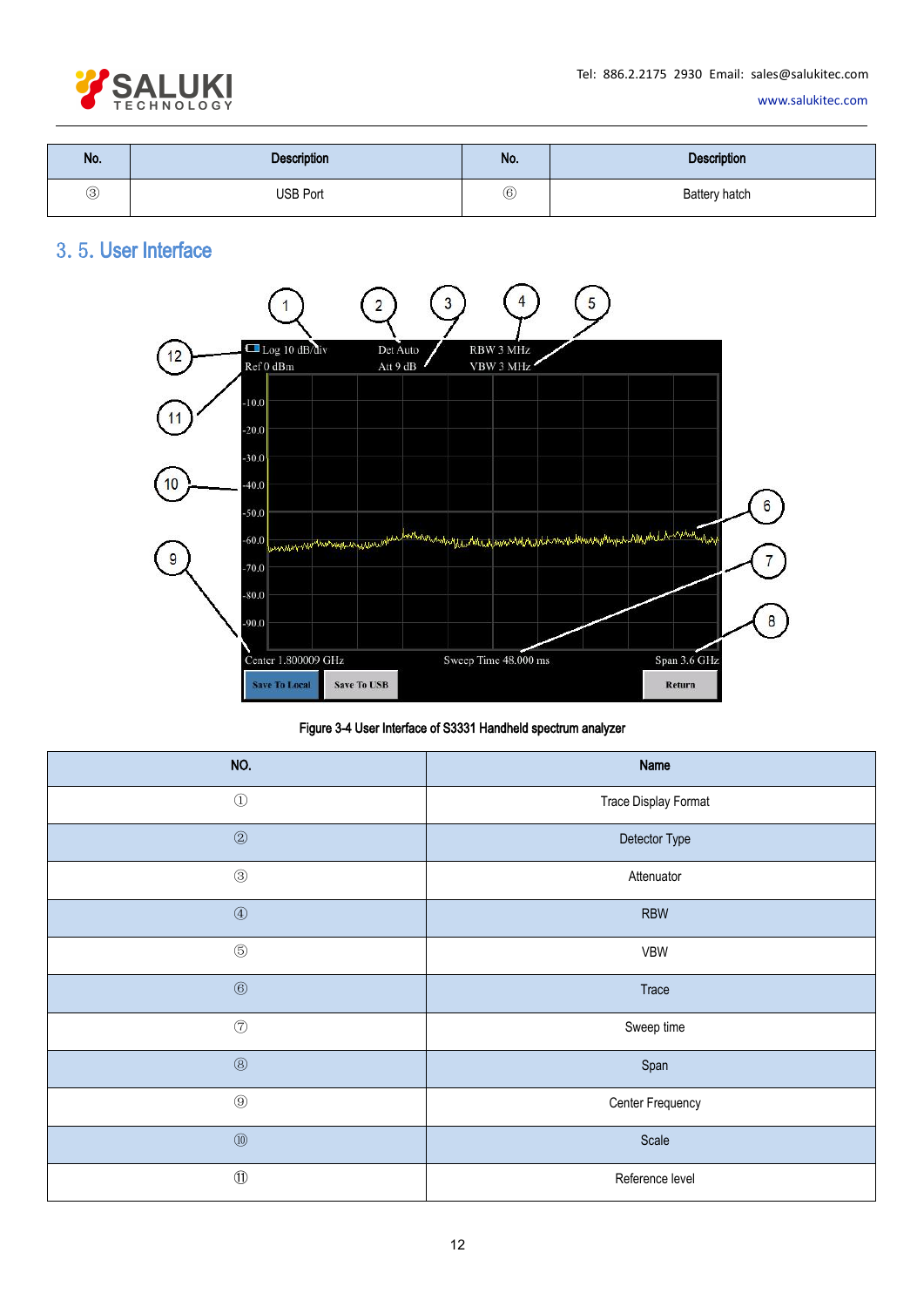Tel: 886.2.2175 2930 Email: sales@salukitec.com



[www.salukitec.com](http://www.salukitec.com)

| $^{\textcircled{\tiny{\textregistered}}}$ | <b>Battery Status</b> |
|-------------------------------------------|-----------------------|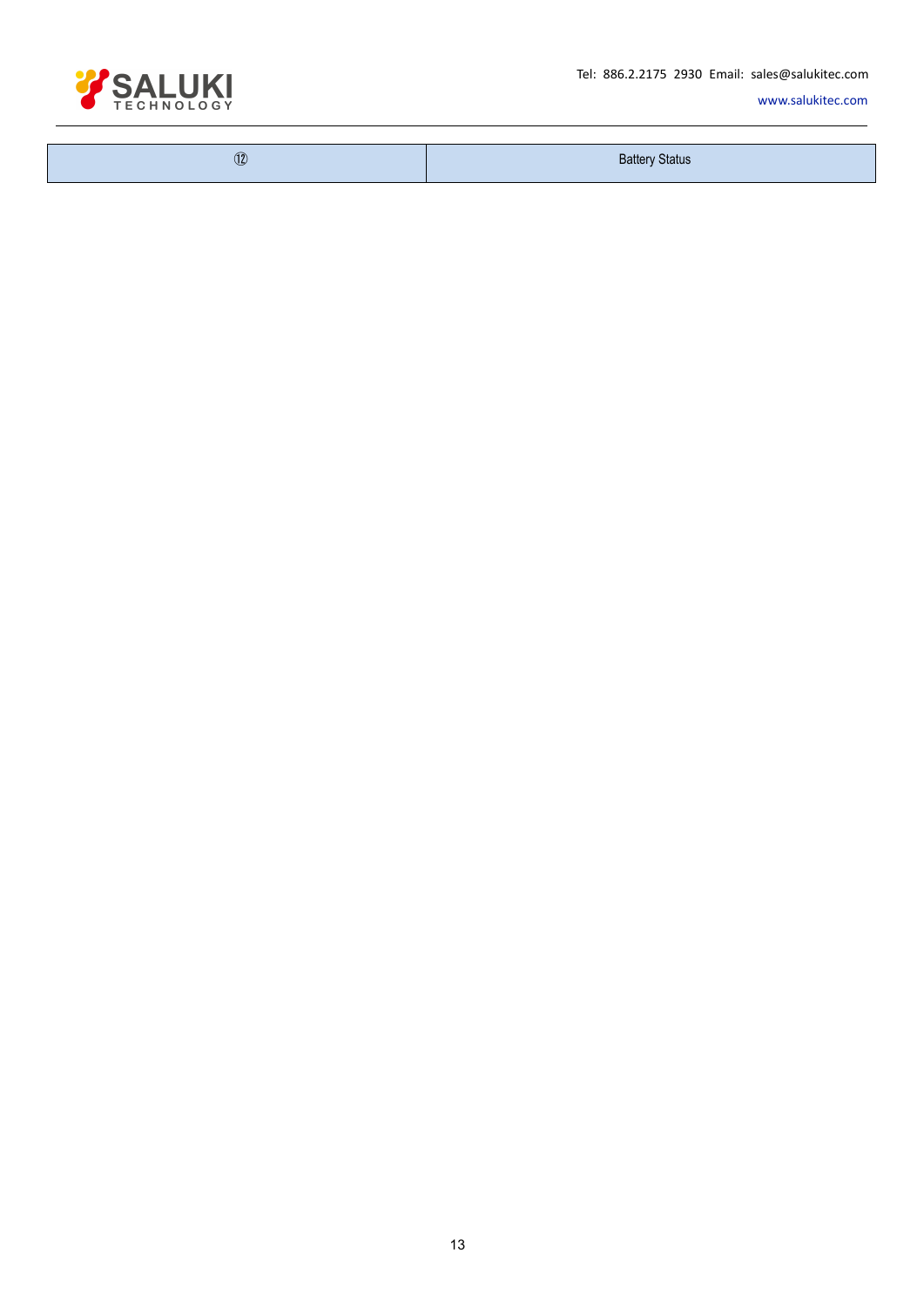

# <span id="page-13-1"></span><span id="page-13-0"></span>4. Typical Operation

This chapter will show how to use S3331 handheld spectrum analyzer, following functions are included:

- Continuous signal measurement
- Measure two signals with small frequency interval
- N dB bandwidth measurement
- Chanel power measurement
- Occupied bandwidth measurement
- Weak signal capture
- Harmonic distortion measurement
- TOI distortion measurement

# 4.1.Prepare

Press the power button to turn on S3331 handheld spectrum analyzer.

This chapter means to show the basic operations of S3331. So signal generators are used to simulate the signal source. Signal can be transmitted/received via a test cable or a pair of antennas.

### **Warning** 4

Before any test, please ensure power level of input signal should not exceed +30dBm(1W), otherwise the instrument would be damaged.

# 4.2.Continuous Signal Measurement

- 1) Set S1103 signal generator to generate a 300MHz, -10dBm continuous signal. Please refer to document S1103-03-01 for more details to set S1103 signal generator.
- 2) Connect S1103 signal generator output to S3331 handheld spectrum analyzer input. Or use antennas to transmit/receive the signal.
- 3) Preset the Instrument

Press 【PRESET】 **key** . The instrument will return to default settings.

- 4) Frequency settings
	- Press 【FREQ】 FREQ key.Frequency menu will show on the screen.
	- Select [Center Frequency].
	- Use number keys, knob or up/down arrow key to set the center frequency to 300MHz
- 5) Span setting
	- Press [SPAN] SPAN key . Span menu will show on the screen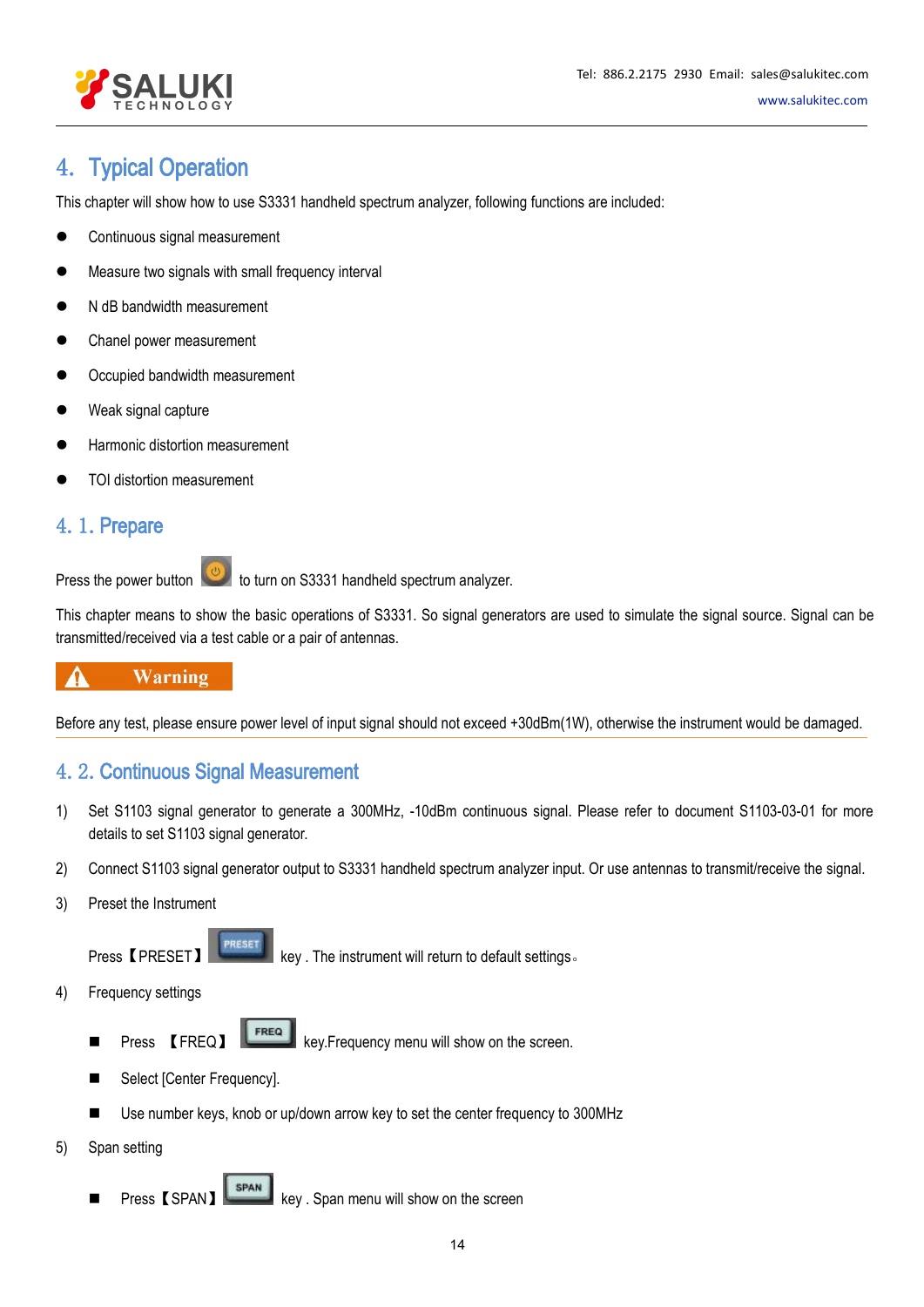

- <span id="page-14-1"></span><span id="page-14-0"></span>Select [Span]
- Use number keys, knob or up/down arrow key to set span to 5MHz

By now the signal is show in the screen as shown in figure 4-1.

- 6) User a marker to measure the frequency and amplitude of the signal
	- Press 【Marker】 **National Rev→[Marker]→1,** activate Marker1.
	- Press 【Peak】 key, the marker will be moved to signal peak automatically. Marker information will be shown in up-right corner.
- 7) Readout the test result



### Fig 4-1: Continuous signal Test result

# 4.3.Measure two signals with small frequency interval

Signal resolution is determined by the resolution bandwidth (RBW). When a signal passes through the filter, the spectrum analyzer will use the signal to sweep and display the band pass shape of the IF filter. So, when the spectrum analyzer receives two signals with equal amplitude and close frequency interval, the top of one band-pass filter waveform nearly covers another one, making two signals like one. If two signals of different amplitudes but close frequency interval, small signals may be totally hidden by large signals.

# 4.3.1. Resolving Two Signals of Equal Amplitude

Generally, to resolve two signals of equal amplitude, the resolution bandwidth must be less than or equal to the frequency interval of the two signals. For example, to resolve two signals of equal amplitude and a frequency interval of 100 kHz, the resolution bandwidth of the spectrum analyzer should be set less than or equal to 100 kHz.

# **Example**

Take measuring two signals of equal amplitude with a frequency interval of 100kHz as an example, the measurement steps are as follows:

1) Connect the outputs of two signal generators to the spectrum analyzer RF input port using a T-shaped connector, as shown in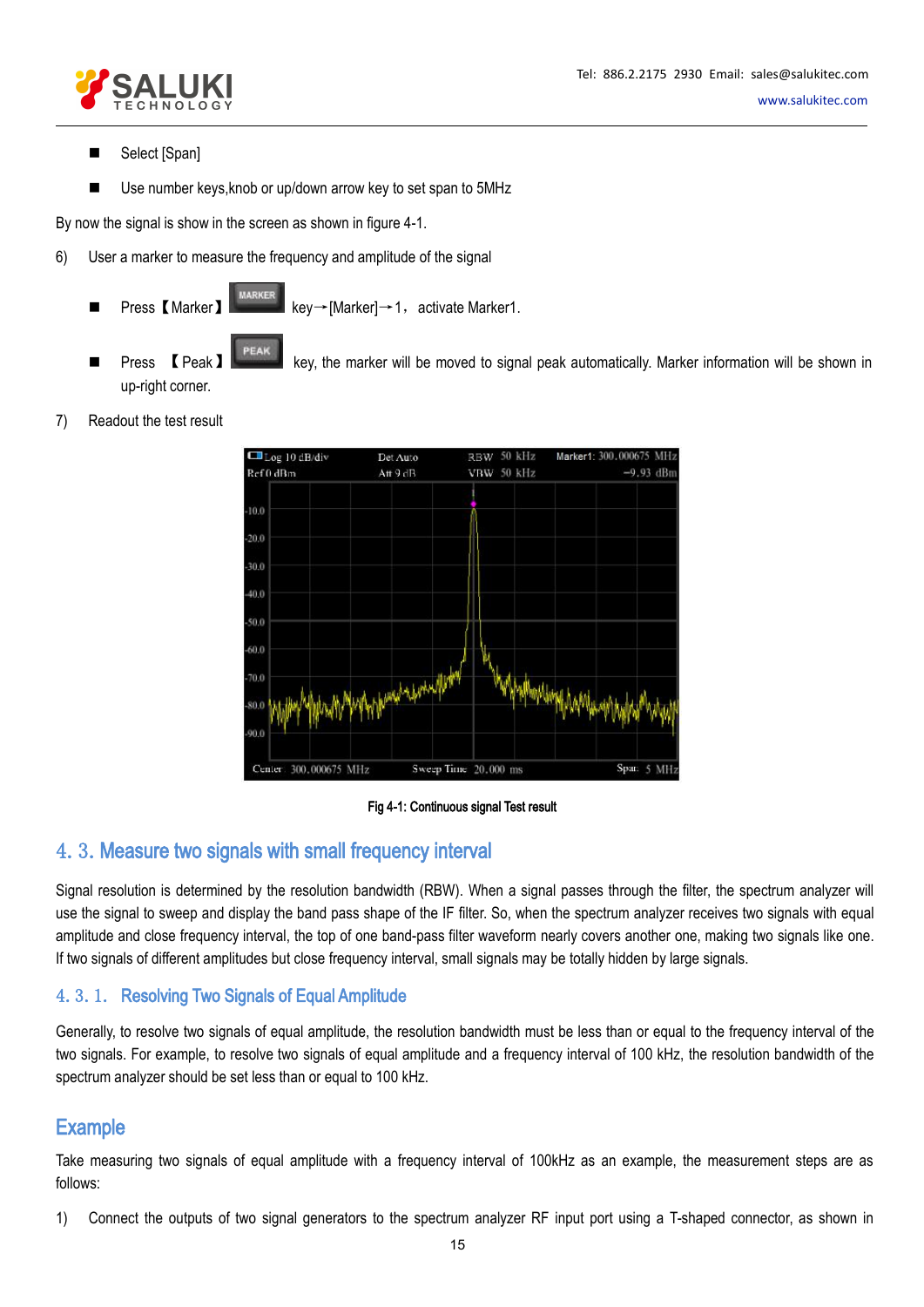

# Figure below.



### Fig 4-2: Equipment Connection for 2 signal capture

- 2) Set the frequency of one signal generator to 1800.4995MHz and the other to 1800.5005MHz. Set the output amplitude of both to -20dBm. Respectively adjust the signal output amplitude of two signal generators and view the signals displayed on the spectrum analyzer to make the displayed amplitudes of two signals equal.
- 3) Set up the spectrum analyzer to view signals.



■ Press【BW/SWP】 | select [Res BW Auto Man], input 1[kHz].

At this moment, 2 signal peak can be seen on the screen of the spectrum analyzer but the 2 signals are not clearly separated, as shown in Figure below



Fig 4-3: 1KHz RBW Trace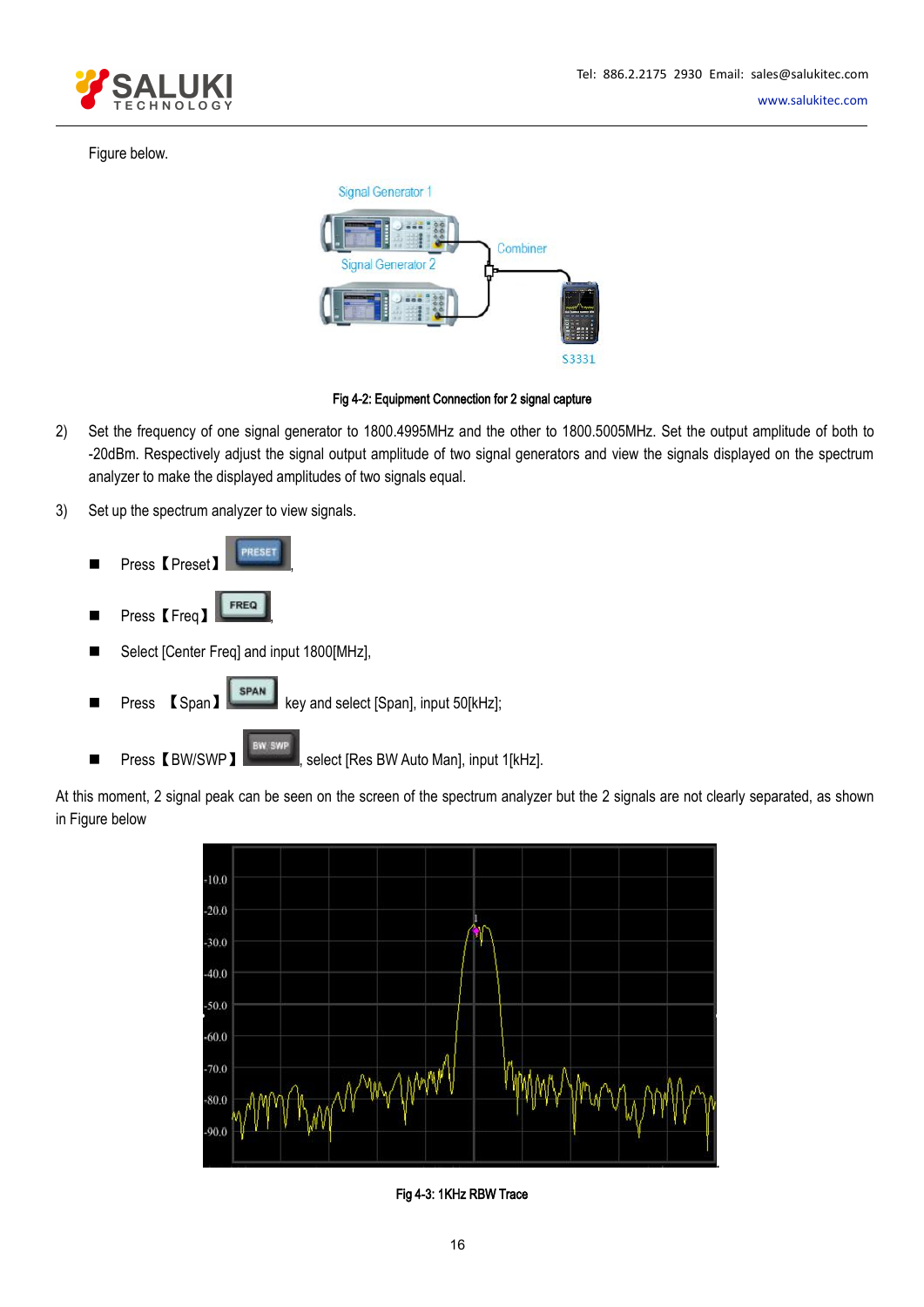

- 4) Optimize the test result. Lower the RWB to 100kHz.
	-

<span id="page-16-0"></span>Press 【BW/SWP】 | [Res BW Auto Man], input 100[Hz]

Then the 2 signals are clearly shown in screen as shown in figure below



Fig 4-4: 100Hz RBW Trace

# 4.3.2. Resolving Signals of Different Amplitudes

To resolve two signals of different amplitudes, the resolution bandwidth must be equal to or less than the frequency interval of the two signals (same as resolving two signals of equal amplitude). But the maximum resolution bandwidth for resolving two signals with different amplitudes mainly depends on the squareness factor of IF filters other than the bandwidth 3dB.

Squareness factor is defined as the ratio of 60dB bandwidth to 3dB bandwidth of the intermediate frequency filter, as shown in Figure below.



Figure 4-5 Schematic of Bandwidth and Squareness Factor

# **Example**

Take resolving two signals of different amplitudes with frequency difference of 50 kHz and amplitude drop of 40dB as an example to explain the testing steps: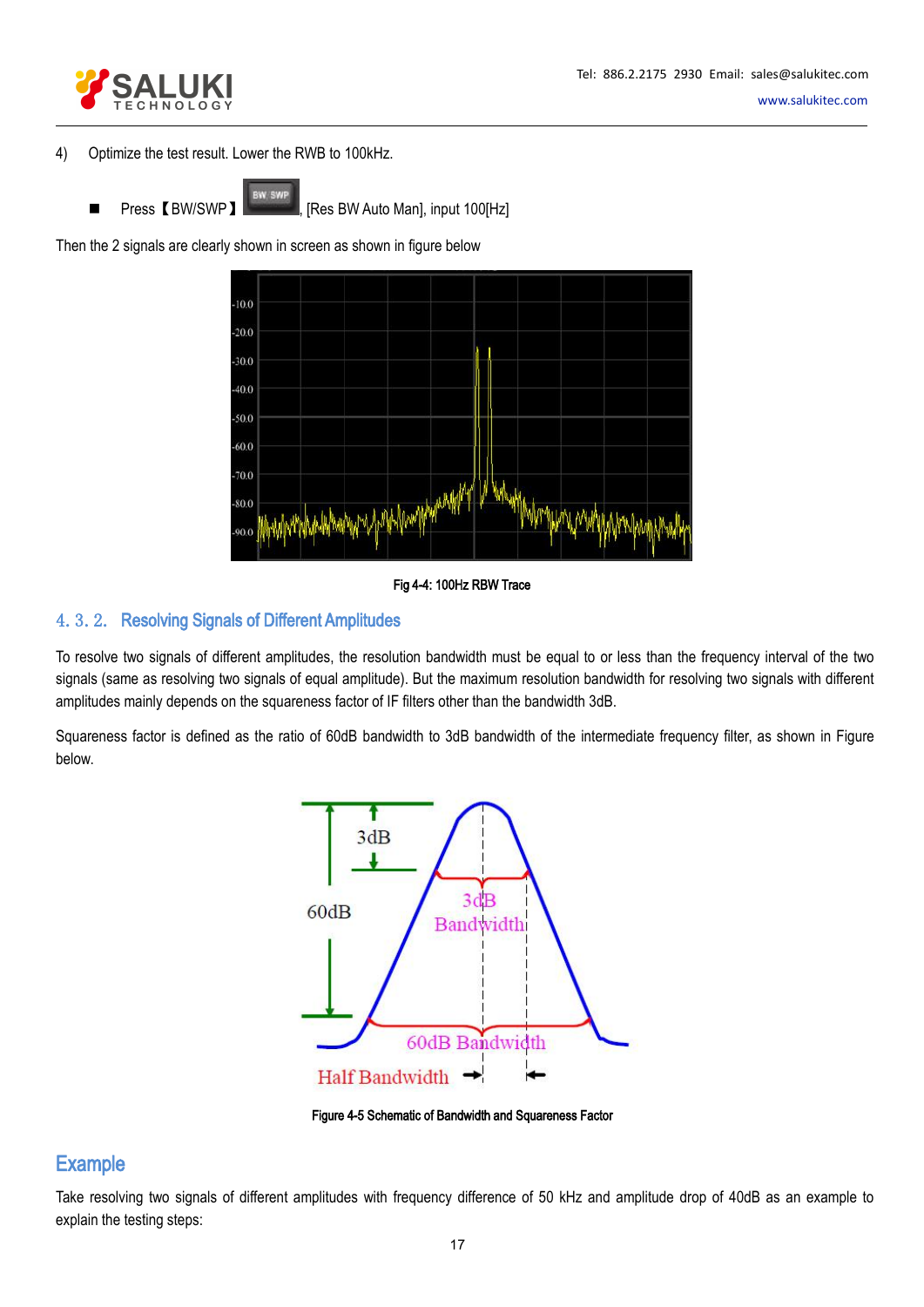

- 1) As shown in Figure 3-5, connect the outputs of two signal generators to the spectrum analyzer input.
- 2) Set the frequency of one signal generator to 1800MHz and amplitude to -10dBm.Set the frequency of the other signal generator to 1800.05MHz and signal output amplitude to -50dBm. Turn on the RF outputs of the two signal generators.
- 3) Set the spectrum analyzer to observe the signal:



The squareness factor of the resolution bandwidth filter of S3331 Handheld Microwave Spectrum Analyzer is 5:1, when the resolution bandwidth is 30kHz, the bandwidth on 60dB point is 115kHz, the half bandwidth is 57.5kHz, which is wider than the frequency interval of 50kHz, so the two input signals cannot be resolved, as shown in Figure 4-6.



### Figure 4-6: 30KHz RBW

- 4) Reduce the resolution bandwidth to view the small signals hidden.
	- Press 【BW/SWP】 **BW/SWP**, [Res BW Auto Man], 1[kHz].

At this moment, the half bandwidth is narrower than the frequency interval of 50 kHz, so the two input signals can be resolved. The two signals could be clearly seen on the screen.

- 5) Read the frequency difference and amplitude difference by the marker.
	- **Press [Peak]** FEAR and put the marker on the peak of the large signal;
	- Press **[Marker**] **MARKER** , [Delta], to enable the delta marker;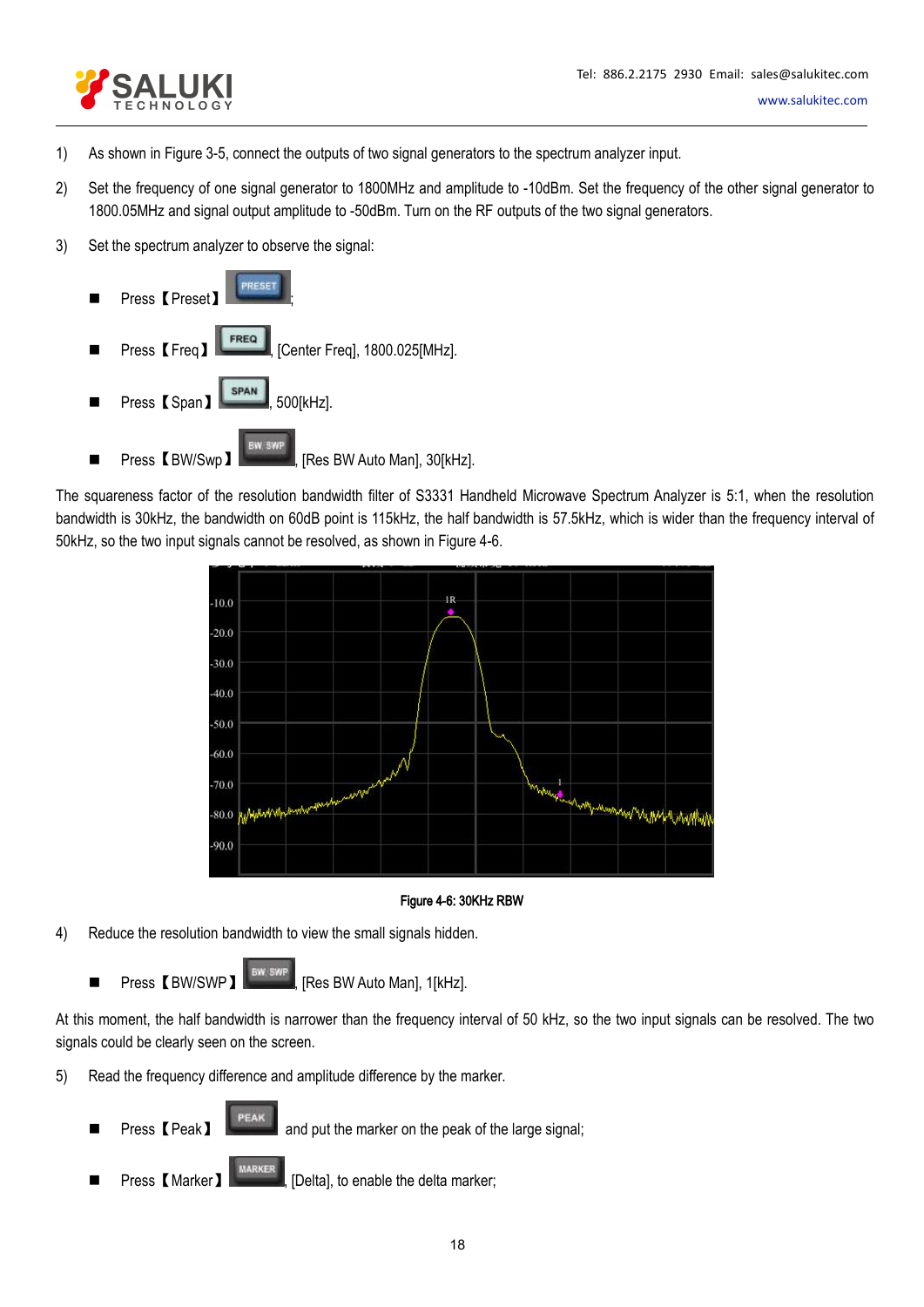

<span id="page-18-0"></span>■ Press【Peak】 PEAK , [Next Peak] to put the delta marker on the peak of small signal.

Now, the frequency difference and amplitude difference of the two signals with difference amplitudes can be read, as shown in following figure.



Figure 4-7: 1KHz RBW

# 4.4.N dB Bandwidth Measurement

Following example uses a S1103 signal generator and generates a 500MHz, -10dBm continuous signal.

# **Example**

- 1) Connect the signal generator output port to S3331 RF test port.
- RESET 2) Press **[Preset] Reset Resource A Reset Reset Reset Reset Reset Reset Reset Reset Reset Reset Reset Reset Reset Reset Reset Reset Reset Reset Reset Reset Reset Reset Reset Reset Reset Reset Reset Reset Reset Reset Rese**
- 3) Set test frequency.
	- **Press 【FREQ】** FREQ. key
	- Select [Center FREQ] and input 500MHz



- Select [Span] and input 1MHz
- 4) Press 【BW/SWP】 key,
	-

■ Select [Res BW Auto Man] and input 30kHz.<br>Now the signal trace is displayed on screen as shown in following figure.

5) Press 【Marker】 key, select [Next Page], select [Marker Function]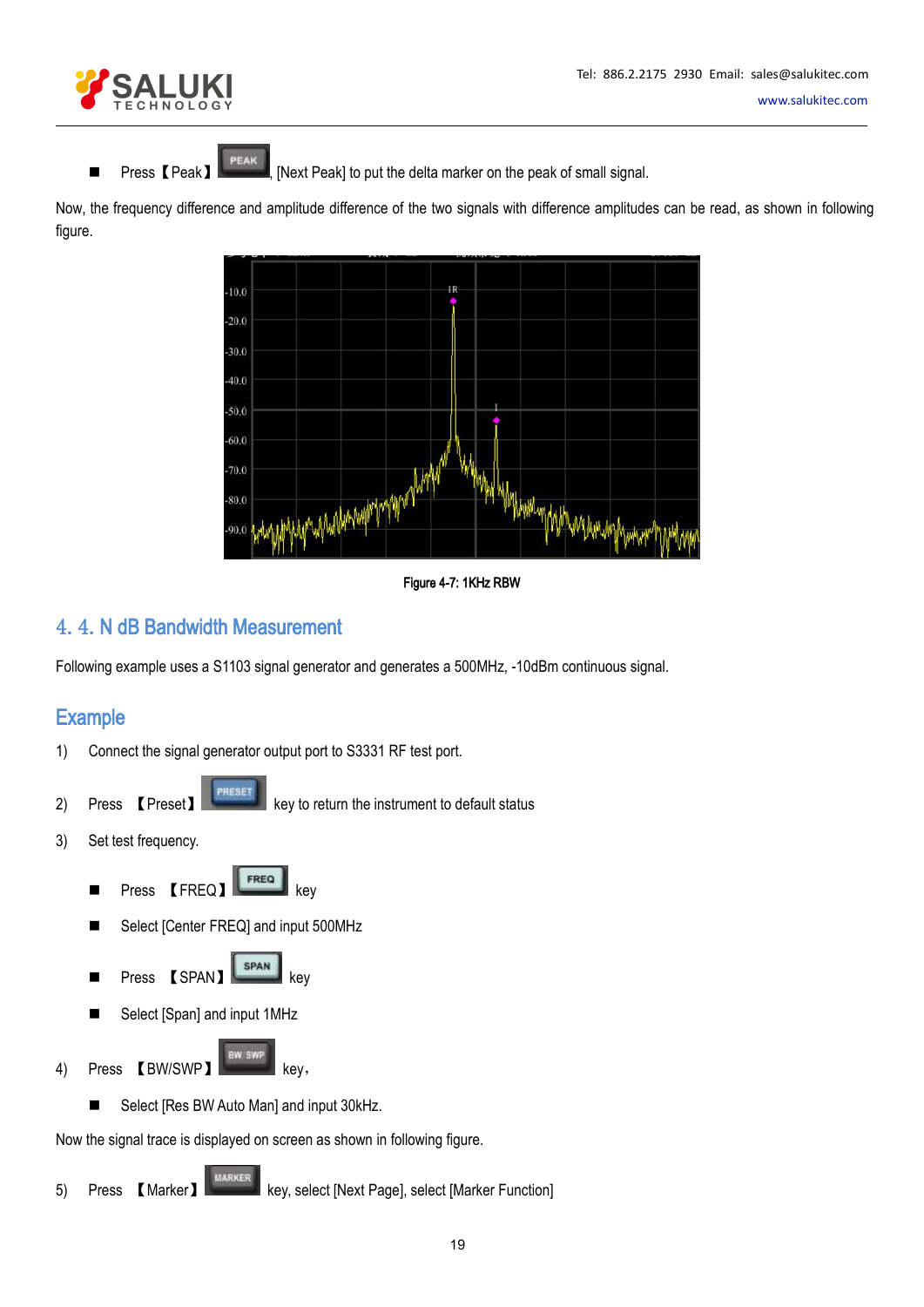

<span id="page-19-0"></span>6) Select [NdB On Off], turn on the NdB bandwidth measure function. The default value of NdB is 3dB. The value can be changed by selecting [NdB] and input the required value.

### 7) Read out the result



### Figure 4-8: 3dB Bandwidth Test Result

# 4.5.Adjacent Channel Power

Following example uses a S1103 signal generator and generates a 500MHz, -10dBm continuous signal.

# **Example**

- 1) Connect the signal generator output port to S3331 RF test port.
- 2) Press **[Preset] Resource A key to return the instrument to default status**
- 3) Set test frequency.
	- Press 【FREQ】 FREQ key
	- Select [Center FREQ] and input 500MHz
- 4) Press **K**Meas **MEAS** key.Select [Adjacent Power]

The trace will be displayed as shown in the figure below.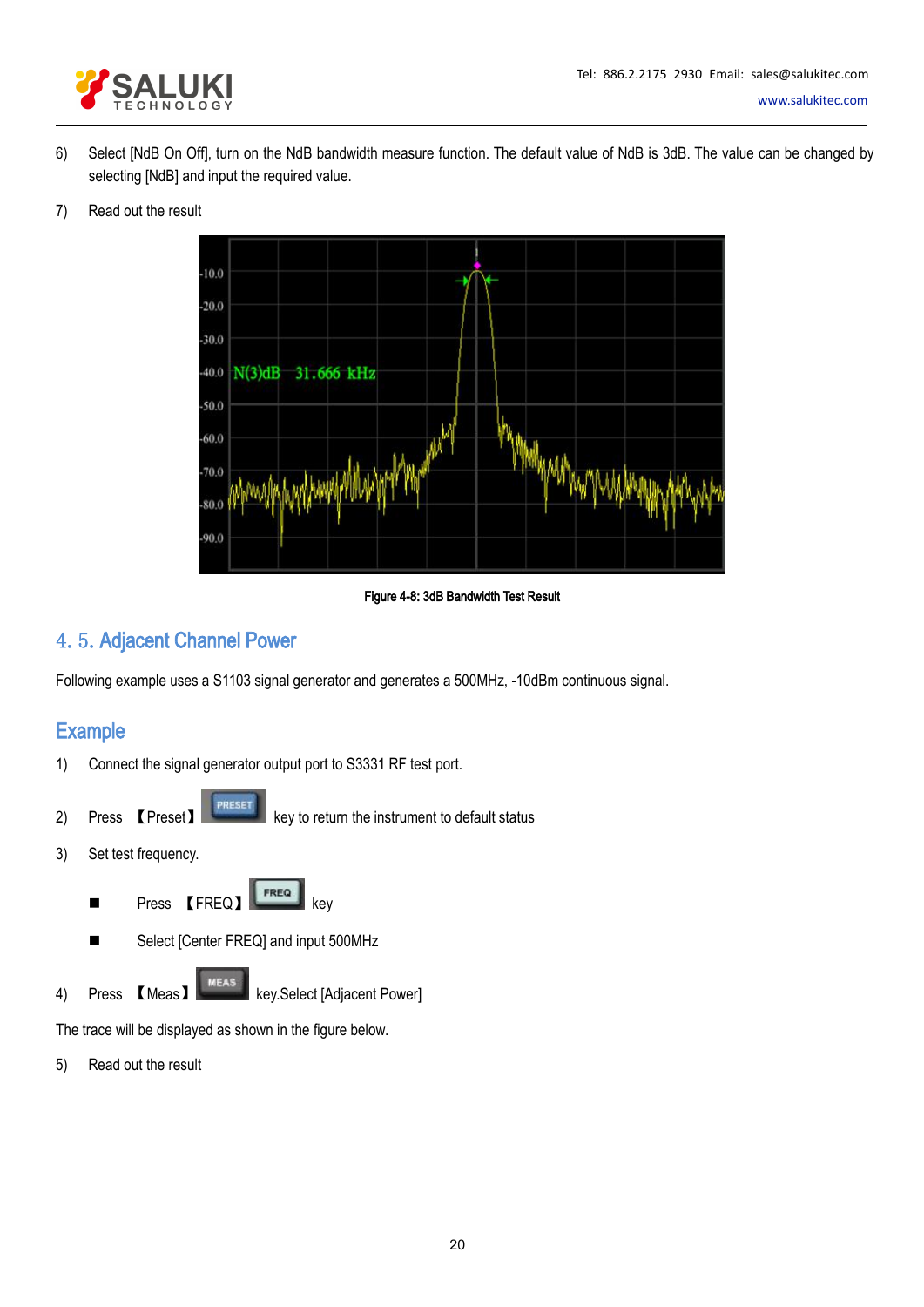<span id="page-20-0"></span>

| $\Box$ Log 10 dB/div | Det Sam  | VBW 20 kHz          | Marker1 500,000000 MHz |
|----------------------|----------|---------------------|------------------------|
| Ref 0 dBm            | Att 9 dB | RBW 30 kHz          | $-9.91$ dBm            |
| $-10.0$              |          |                     |                        |
| $-20.0$              |          |                     |                        |
| $-30.0$              |          |                     |                        |
| $-40.0$              |          |                     |                        |
| $-50.0$<br>$-60.0$   |          |                     |                        |
| $-70.0$              |          |                     |                        |
| $-80.0$              |          |                     |                        |
| 90.0                 |          |                     |                        |
| Ctr Freq 500 MHz     |          | Swp Time 350,000 ms | Span 14 MHz            |
|                      |          |                     |                        |
|                      |          |                     |                        |
| Main Ch              |          |                     |                        |
| Bandwidth            |          | 1 MHz<br>Power      | -9.22 dBm              |
| 1st Adj Ch           |          |                     |                        |
| Bandwidth            |          | Prev Ch<br>1 MHz    | $-61.83 dB$            |
| Interval             |          | 2 MHz<br>Next Ch    | $-60.77$ dB            |
| 2nd. Adj Ch          |          |                     |                        |
| Bandwidth            |          | Prev Ch<br>1 MHz    | $-63,70$ dB            |
| Interval             |          | Next Ch<br>2 MHz    | $-63.06$ dB            |
| Srd. Adj Ch          |          |                     |                        |
| Bandwidth            |          | 1 MHz<br>Prev Ch    | $-63.47$ dB            |

Figure 4-9: Adjacent Channel Measurement

# 4.6.Channel Power Measurement

Following example uses a S1103 signal generator and generates a 500MHz, -10dBm continuous signal.

# **Example**

- 1) Connect the signal generator output port to S3331 RF test port.
- RESET 2) Press **[Preset] Reset Reset Reset Reset Reset Reset Reset Reset Reset Reset Reset Reset Reset Reset Reset Reset Reset Reset Reset Reset Reset Reset Reset Reset Reset Reset Reset Reset Reset Reset Reset Reset Reset Res**
- 3) Set test frequency.
	- **Press 【FREQ】** FREQ key
	- Select [Center FREQ] and input 500MHz
- 4) Press 【Meas】 key.Select [Channel Power On Off], turn on the function

The trace will be displayed as shown in the figure below.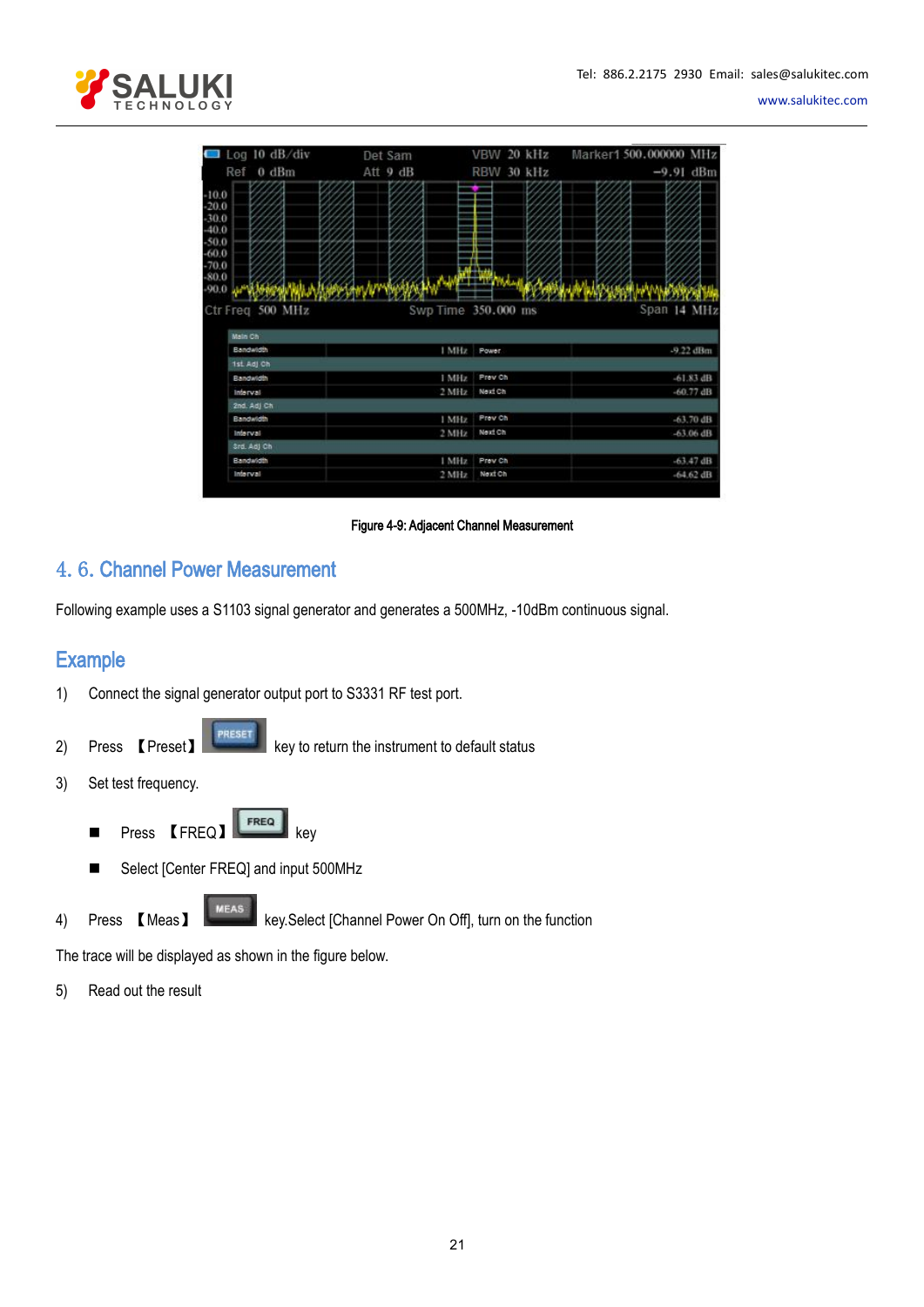<span id="page-21-0"></span>

[www.salukitec.com](http://www.salukitec.com)



Figure 4-10: Channel Power Measurement

# 4.7.Occupied Bandwidth Measurement

Following example uses a S1103 signal generator and generates a 500MHz, -10dBm continuous signal.

# **Example**

- 1) Connect the signal generator output port to S3331 RF test port.
- 2) Press **[Preset]** PRESET key to return the instrument to default status
- 3) Set test frequency.
	- Press **[FREQ] key**
	- Select [Center FREQ] and input 500MHz
- 

4) Press 【Meas】 key.Select [Occupied BW On Off], turn on the function

The trace will be displayed as shown in the figure below.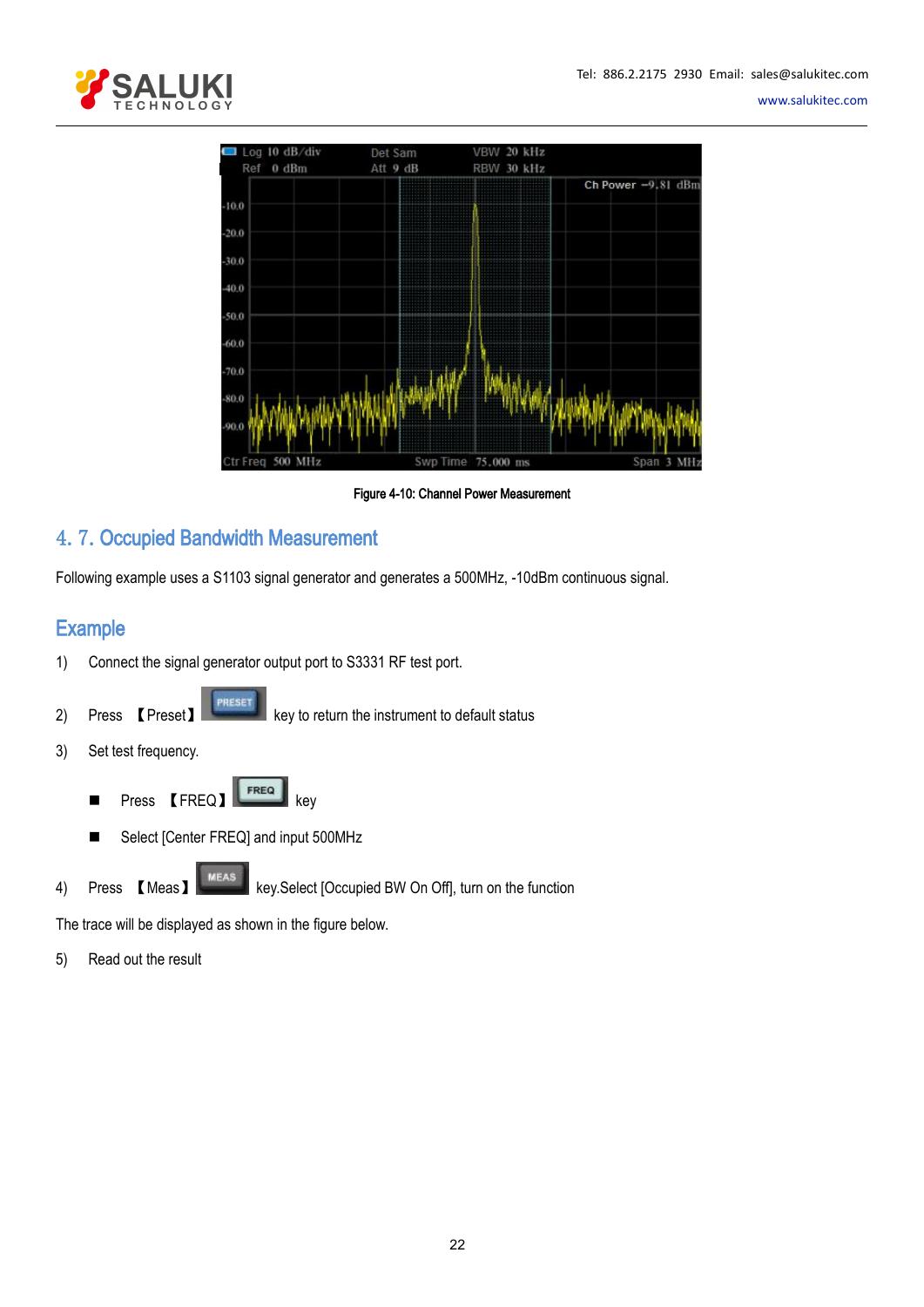<span id="page-22-0"></span>

| l'og 10 dB/div     | Det Sam           | VEW         | 20 kHz | Marker1 500.000000 MHz |              |
|--------------------|-------------------|-------------|--------|------------------------|--------------|
| Ref 0 dBm          | Att 9 dB          | <b>KRM</b>  | 30 kHz |                        | $-9.80$ dBm  |
| $-10.0$            |                   |             |        |                        |              |
| $-20.0$<br>$-30.0$ |                   |             |        |                        |              |
| $-40.0$            |                   |             |        |                        |              |
| $-50.0$            |                   |             |        |                        |              |
| $-70.0$            |                   |             |        |                        |              |
| $-80.0$<br>$-90.0$ | MANAMANY VYMANAMY |             |        |                        |              |
|                    |                   |             |        |                        |              |
|                    |                   |             |        |                        |              |
| Etriced 500 MHz    | Swn 1me 75,000 ms |             |        |                        | Span 3 MHz   |
|                    |                   |             |        |                        |              |
| Occupied BW        |                   | 35 kHz      |        |                        | 99,00%       |
| <b>Start Freq</b>  |                   | 499.985 MHz |        |                        | $-19.43$ dBm |
| <b>Stop Freq</b>   |                   | 500.02 MHz  |        |                        | $-25.49$ dBm |
|                    |                   |             |        |                        |              |
|                    |                   |             |        |                        |              |
| ٠                  |                   |             |        |                        |              |
|                    |                   |             |        |                        |              |

Figure 4-10: Occupied Bandwidth Measurement

# 4.8.Use Pre-amplifier to Capture Weak Signals

Following example uses a S1103 signal generator and generates a 500MHz, -80dBm continuous signal.

# **Example**

- 1) Connect the signal generator output port to S3331 RF test port.
- 

RESET

2) Press **[Preset] Resect Resect Reserves** Rey to return the instrument to default status

- 3) Set test frequency.
	- **Press 【FREQ】** FREQ. key
	- Select [Center FREQ] and input 500MHz
	- Press 【Span】 SPAN】 key
	- Select [Span] and input 10MHz
- 4) Enable the pre-amplifier
	- Press 【AMP】
	- Select [Ref level] and input -20dBm
	- Select [Pre Amp On Off], enable the pre-amplifier

The trace will be displayed as shown in the figure below.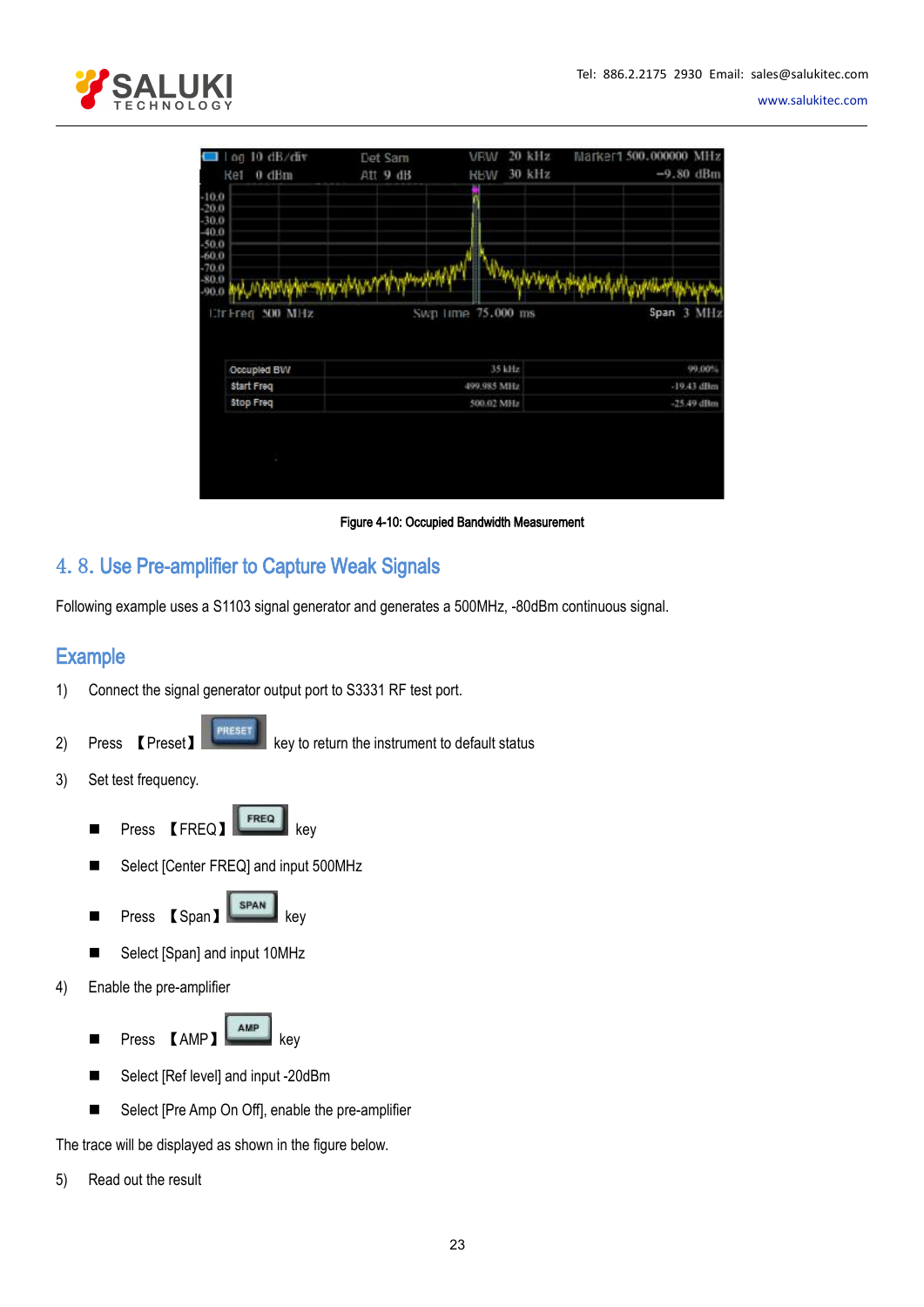<span id="page-23-0"></span>

| lon 10 dB/div       | Det Sam         | 20 kHz<br>VEW        | Marker1 500.016666 MHz                                           |
|---------------------|-----------------|----------------------|------------------------------------------------------------------|
| Ret 0 dBm           | Att 9 dB        | 30 kHz<br><b>RHW</b> | $-79.69$ dBm                                                     |
| $-30.0$             |                 |                      |                                                                  |
| $-40.0$             |                 |                      |                                                                  |
| $-50.0$             |                 |                      |                                                                  |
| $-60.0$             |                 |                      |                                                                  |
| $-70.0$             |                 |                      |                                                                  |
| $-80.0$             |                 |                      |                                                                  |
| $-90.0$             |                 |                      |                                                                  |
| $-100.0$            |                 |                      | /www.nutukhumityphyphythyhyhyhyhyhyh/www.nutukhumity.nutuh/hyh/h |
| $-110.0$            |                 |                      |                                                                  |
| 500 MHz<br>Ctr Freq | <b>Swp Time</b> | 10.000 ms            | span 10 MHz                                                      |

Figure 4-11: Pre-amplifier On Measurement

# 4.9.Harmonic Distortion Measurement

Following example uses a S1103 signal generator and generates a 300MHz, -10dBm continuous signal.

# **Example**

- 1) Connect the signal generator output port to S3331 RF test port.
- 2) Press **[Preset] Resource A key to return the instrument to default status**
- 3) Set test frequency.
	- Press **[FREQ]** key
	- Select [Start FREQ] and input 200MHz
	- Select [Stop FREQ] and input 1GHz

The trace will be displayed as shown in the figure below. There are 3 peaks, signal, the second harmonic and the third harmonic.

- 4) Use **[**Peak**]** PEAK and **[MARKER** MARKER Keys to do the analyze.
	- Press 【Peak】 PEAK key, S3331 will search the MAX value and mark it with a marker 1. In this example, the marker 1 is located at 300MHz and -10dBm signal which is the input signal.
	- Press 【Marker】 **Keywer** key
	- Select [Delta], a Marker 2 is activated and it is a Delta marker, the reference marker is Marker 1.
	- Press **[PEAK]** PEAK key. Then Marker 2 will be located to the second harmonic. Read out the frequency and amplitude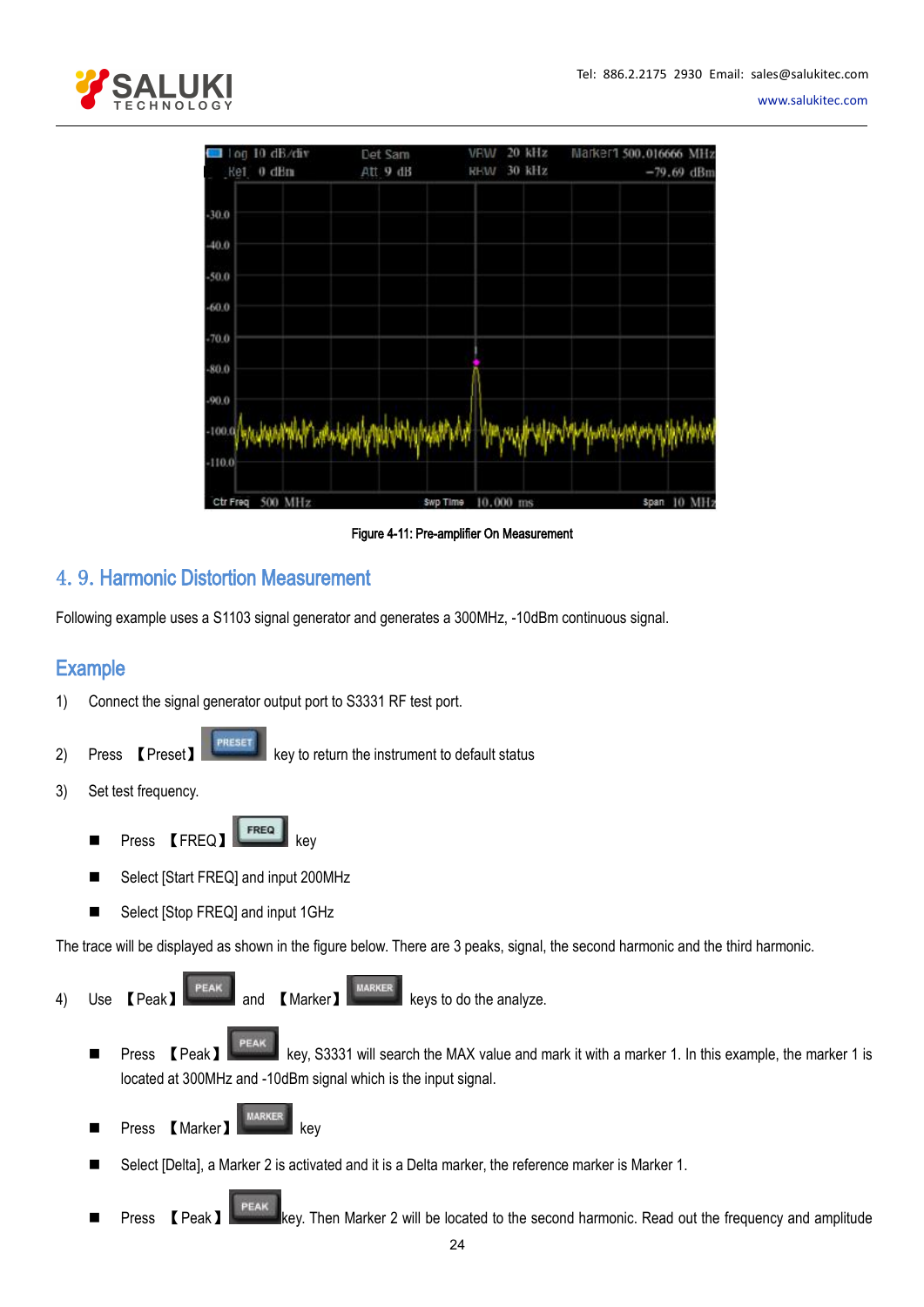

# <span id="page-24-0"></span>difference.

■ Press【Peak】 PEAK】 Rey and select [Next Peak], then marker 2 will move to the third harmonic. Read out the frequency and amplitude difference.



Fig4-12: Harmonic Distortion Measurement

# 4.10. TOI Distortion Measurement

In following example, use 2x signal generator to generate a 500MHz, -10dBm Sine signal and a 501MHz, -10dBm sine signal.

# **Example**

1) Connect the outputs of two signal generators to the spectrum analyzer RF input port using a T-shaped connector, as shown in Figure below.



Fig 4-13: TOI Distortion Measurement Connection

**PRESE** 2) Press **[Preset] Reset Reset Reset Reset Reset Reset Reset Reset Reset Reset Reset Reset Reset Reset Reset Reset Reset Reset Reset Reset Reset Reset Reset Reset Reset Reset Reset Reset Reset Reset Reset Reset Reset Res** 

3) Set test frequency.

**Press 【FREQ】** FREQ】 key